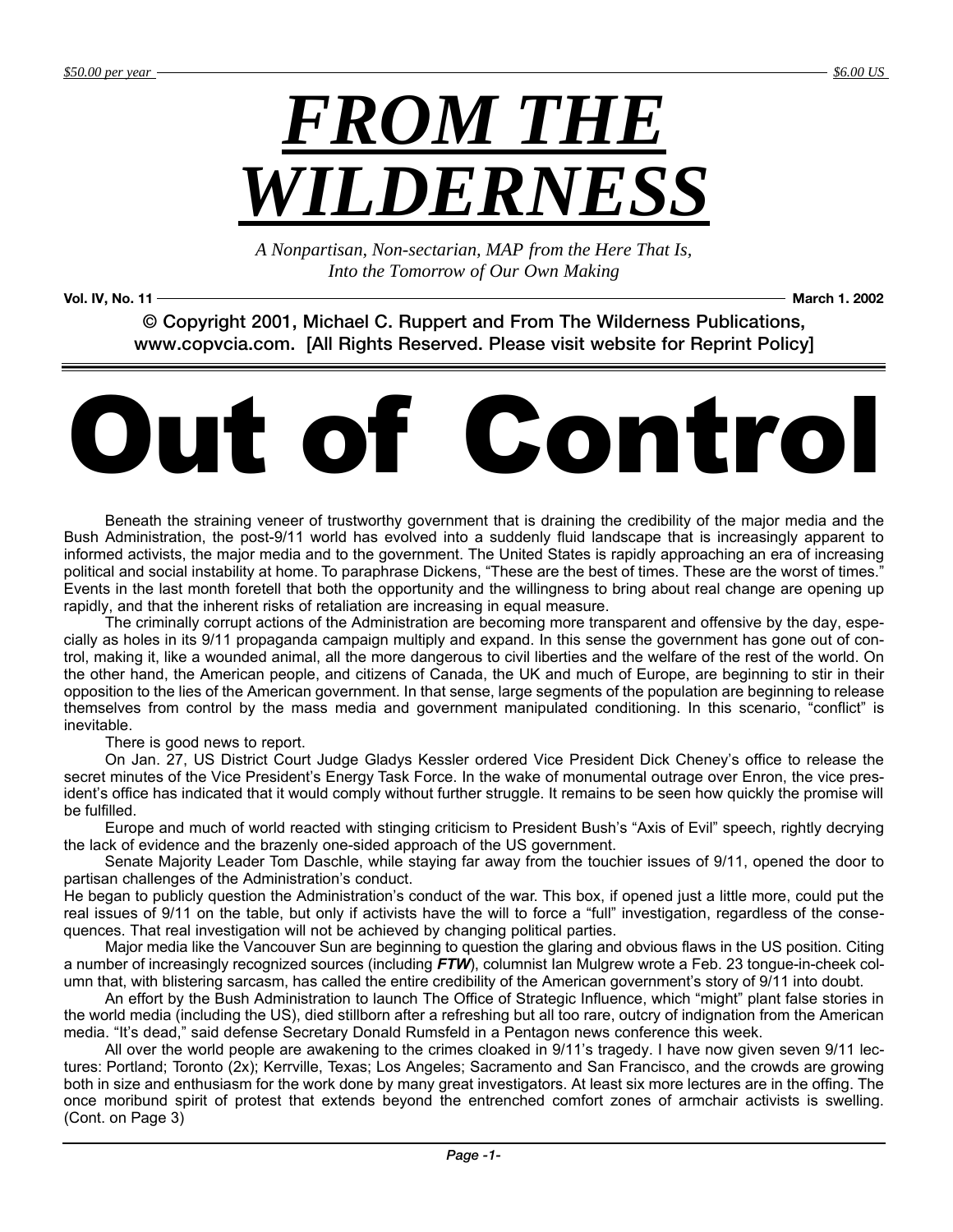# *From The Wilderness*

#### Michael C. Ruppert Publisher/Editor

| Contributing Editor--------------- Peter Dale Scott, Ph.D.      |  |
|-----------------------------------------------------------------|--|
| Contributing Editor - Energy--------- Dale Allen Pfeiffer       |  |
| Staff Writer---------------------------------- Michael Davidson |  |
|                                                                 |  |
| Office Mgr.--------------------------------Andrea Shepherd      |  |
|                                                                 |  |
| Web Master---------------------------- Andrea Shepherd          |  |
| IT & Shipping -------------------------- Charles Shepherd       |  |

*From The Wilderness* is published eleven times annually. Subscriptions are \$50 (US) for 12 issues.

#### *From The Wilderness*

P.O. Box 6061- 350 Sherman Oaks, CA 91413 www.copvcia.com e-mail – editorial: mruppert@copvcia.com e-mail – subscriptions and customer service: service@copvcia.com

(818) 788-8791 \* (818) 981-2847 fax

Either They Think We're Children, or Daddy's an Idiot.

## Suspect in Pearl Kidnap-Murder is Former Pakistani Intelligence Aide Who Wired \$100,000 to bin Laden Terrorist

#### by Michael Davidson, *FTW* staff writer

*FTW*, March 1, 2002 — **A** lot of adults complain that, when they were children, their parents shielded them from unpleasant news. Others complain that their parents were totally clueless as to what was really going on in the family.

One of those scenarios is being played out by the mainstream media as it feeds America the news.

A lot of things happened on Sept. 11 besides the horrifying attacks on the World Trade Center and the Pentagon. According to an Oct. 7 story on MSNBC, one of those "other" things was a meeting between senior level federal officials and Lt. Gen. Mahmud Ahmad, head of Pakistan's intelligence service, the ISI. By treaty, the head of Pakistani intelligence must be approved by the CIA.

A few weeks later the general resigned, supposedly because of an organizational situation. Shortly after that, on Oct. 9, the Times of India reported that Ahmad had actually resigned because it was proven that he was responsible for a \$100,000 wire transfer from Pakistan to Mohammed Atta. Atta has been named by the FBI as the leader of the 9/11 terrorists.

The paper reported that Ahmad instructed an associate, Ahmad Umar Sayeed Sheikh, to make the money transfer. The details of the transaction, and the individuals involved, have been confirmed by the FBI.

On Jan. 23, Wall Street Journal Reporter Daniel Pearl was kidnapped. After weeks of intense police work amidst worldwide outcry, Pakistani authorities arrested their prime suspect on Feb. 12. At that time, the suspect said Pearl was alive. The suspect appeared in court on February 14, saying they were involved in the kidnapping, and that Pearl was, in fact, dead.

According to the Wall Street Journal of Feb. 22, the prime suspect in Pearl's kidnapping, and now murder, is Ahmad Umar Sayeed Sheikh. This is the same man who has been confirmed as wiring money to the 9/11 terrorists on the instructions of the head of Pakistani intelligence. Sheikh is described by the Chicago Tribune, also on Feb. 22, as "a British-born Islamic militant with a history of kidnapping foreigners." It is somewhat difficult to understand why both US and Pakistani authorities let Sheikh walk around after his terrorist connection was known.

We're in a situation now where there is a direct. straight-line connection between the CIA-approved head of ISI, the 9/11 terrorists, and Daniel Pearl's grisly murder. Why this is not being shouted out by every network anchor, or seen in 2-inch headlines on every newspaper, can only be explained in one of two ways:

Either the media wants to hide the truth, or they're too stupid to see the connection. *FTW* doesn't think they're that stupid.

# *Spending the Night with Dick Cheney*

In the week prior to putting this issue to bed I had the great good fortune to give lectures to large crowds in both Sacramento and San Francisco. Bob Gipson, who organized in San Francisco, and Judith Iam, who organized in San Francisco, did outstanding jobs, and we were blessed with wildly enthusiastic crowds as the *FTW* map of 9/11 gains public acceptance. We'll get stories up as soon as we can.

But there's one thing I need to clear up before it becomes the subject of conspiracy lore.

While in Sacramento I was put up for the night of Feb. 20 (very comfortably) at the Hyatt Regency Hotel. Also staying in the hotel that night was Vice President Dick Cheney. No, I did not go up to the Secret Service and ask to see the VP.

And I just didn't want any alarms to be sounded when a researcher discovered that we were in the hotel together, added two plus two, and came up with eight.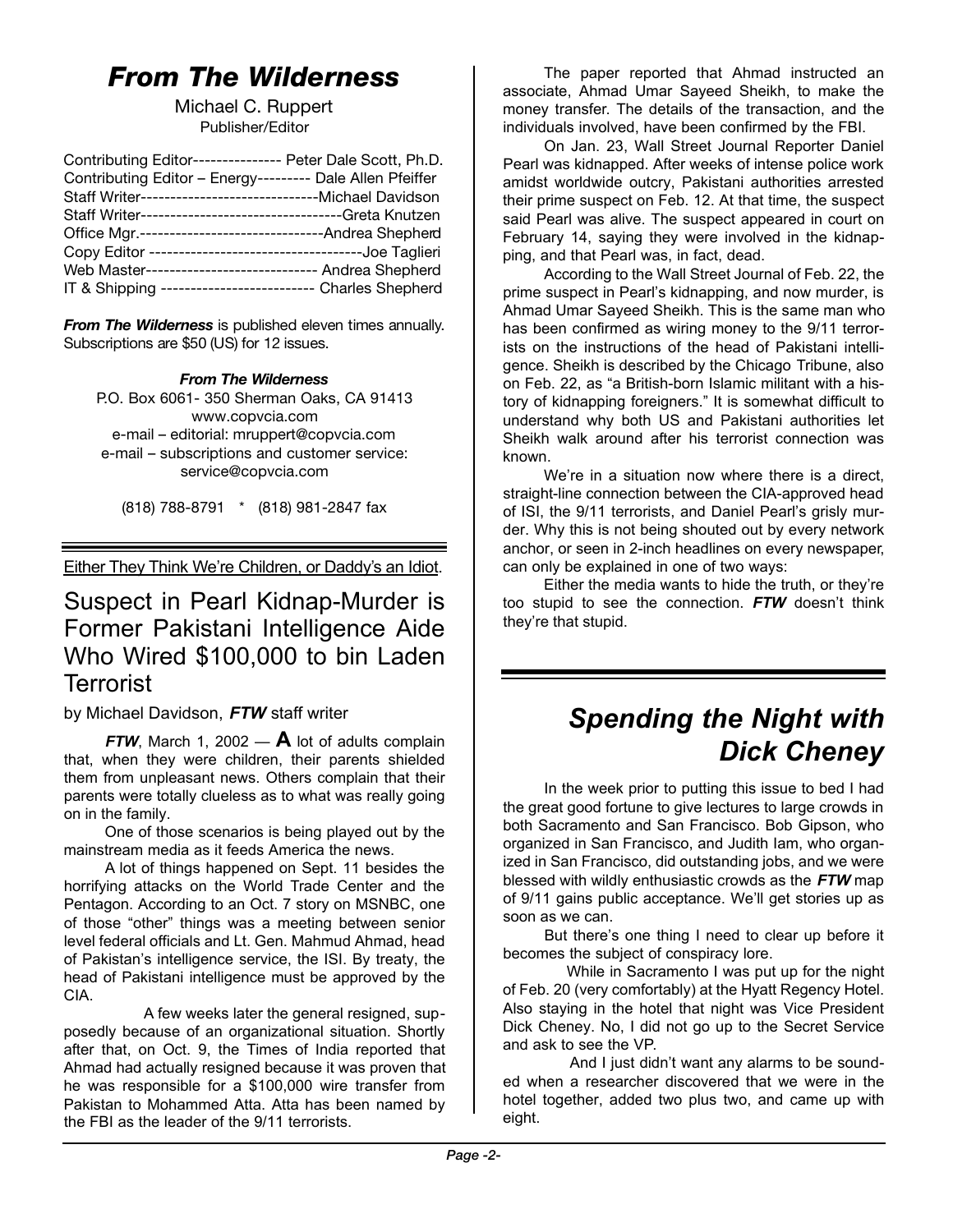**(CONTROL, Cont. from Page 1)** The "Volvo Democrats" are increasingly being rendered irrelevant and obsolete in the new and dangerous world paradigm. This is what I have been hoping to encourage.

But there is also much bad news.

In a complete slap in the face for the American people, retired Admiral John Poindexter, convicted on felony charges of conspiracy, making false statements to Congress and obstruction of justice — Oliver North's boss who supervised the destruction of more than 5,000 incriminating emails during Iran-Contra — has been chosen to head the White House's Information Awareness Office. Not needing Congressional approval, Poindexter has now been placed in a job where he will regularly monitor all email and telephone communications in this country. Warrants are not required since the passage of the Patriot Act last fall.

In Colombia, fulfilling *FTW's* prophecies going back to 1999, the government announced on Feb. 20 that it had abandoned its truce with the FARC rebels, who control a third of the country. The bombing began the next day and the State Department reiterated its position that the FARC were terrorists. Of course, as has been well documented, the FARC-occupied lands hold a lot of oil.

Just this week the President turned up the volume on his campaign to open the coffers of Social Security to Savings and Loan-style looting.

According to CNN on March 1, Liz Cheney, daughter of Vice President Dick Cheney, has been appointed to the rank of Deputy Secretary of State. She will specialize in Middle Eastern issues. She joins the son of Colin Powell, who now heads the Federal Communications Commission in an Executive Branch that is increasingly inbred and feudal in its makeup.

And also on March 1, without any prompting by events in the outside world, CNN lifted the covers for a brief peek at the "Continuity of Government" program and even referred to it as, "The Shadow Government." Those who have been around for a while are familiar with the fact that, as a part of its operational plan, this program calls for the complete suspension of the Constitution in emergencies and the division (Balkanization) of the United States into nine separate regions to be governed as though they were kingdoms. What was interesting about the CNN story was that it said that the Shadow Government had been and remains in continuous operation since Sept. 11.

A news story "conditioning" the American people to this new form of government on a day when there were no national emergencies is, to me, an ominous warning of where the Administration may be headed if its cache with the American people continues to weaken. Do not believe the polls.

As you read the stories this month, especially about the pandemic of unnatural deaths among microbiologists connected to disease research, the unchecked corruption in and around Enron, and the sheer nonfunctioning of government when it comes to the public interest, you may well agree with me that we are witnessing the beginnings of an orgy of evil. Orgies are not known to stop because someone participating in one suddenly developed a sense of morality. —MCR

## **A Career In Microbiology Can Be Harmful To Your Health (Revised - updated)**

POST 9-11 DEATH TOLL MOUNTING AS CONNECTIONS TO DYNCORP, HADRON, PROMIS SOFTWARE AND DISEASE RESEARCH EMERGE by

## Michael Davidson, *FTW* staff writer and Michael C. Ruppert

[ED. NOTE: *As FTW has begun to investigate serious discussions by legitimate scientists and academics on the possible "necessity" of reducing the world's population by more than four billion people, no stranger set of circumstances since Sept. 11 adds credibility to this possibility than the suspicious deaths of what may be as many as 14 world-class microbiologists. Following on the heels of our two-part series on the coming world oil crisis, this story by Michael Davidson, a graduate of the Syracuse University School of Journalism, is one that takes on a unique significance. In our original story we incorrectly reported the original date of disappearance of Don Wiley and two other microbiologists. These errors have been corrected and we have updated the story to include new deaths that have occurred since we published the earlier version on Feb. 14. The newest connections to DynCorp, Hadron and PROMIS software are leads an amateur would not overlook. How else* would any microbiologists threatening an ultra-secret government biological weapons program be identified than by secretly *scanning their databases to see what they were working on?* — MCR]

 $FTW$  – Feb. 28, 2002 — In the four-month period from Nov. 12 through Feb. 11, seven world-class microbiologists in different parts of the world were reported dead. Six died of "unnatural" causes, while the cause of the seventh's death is questionable. Also on Nov. 12, DynCorp, a major government contractor for data processing, military operations and intelligence work, was awarded a \$322 million contract to develop, produce and store vaccines for the Department of Defense. DynCorp and Hadron, both defense contractors connected to classified research programs on communicable diseases, have also been linked to a software program known as PROMIS, which may have helped identify and target the victims.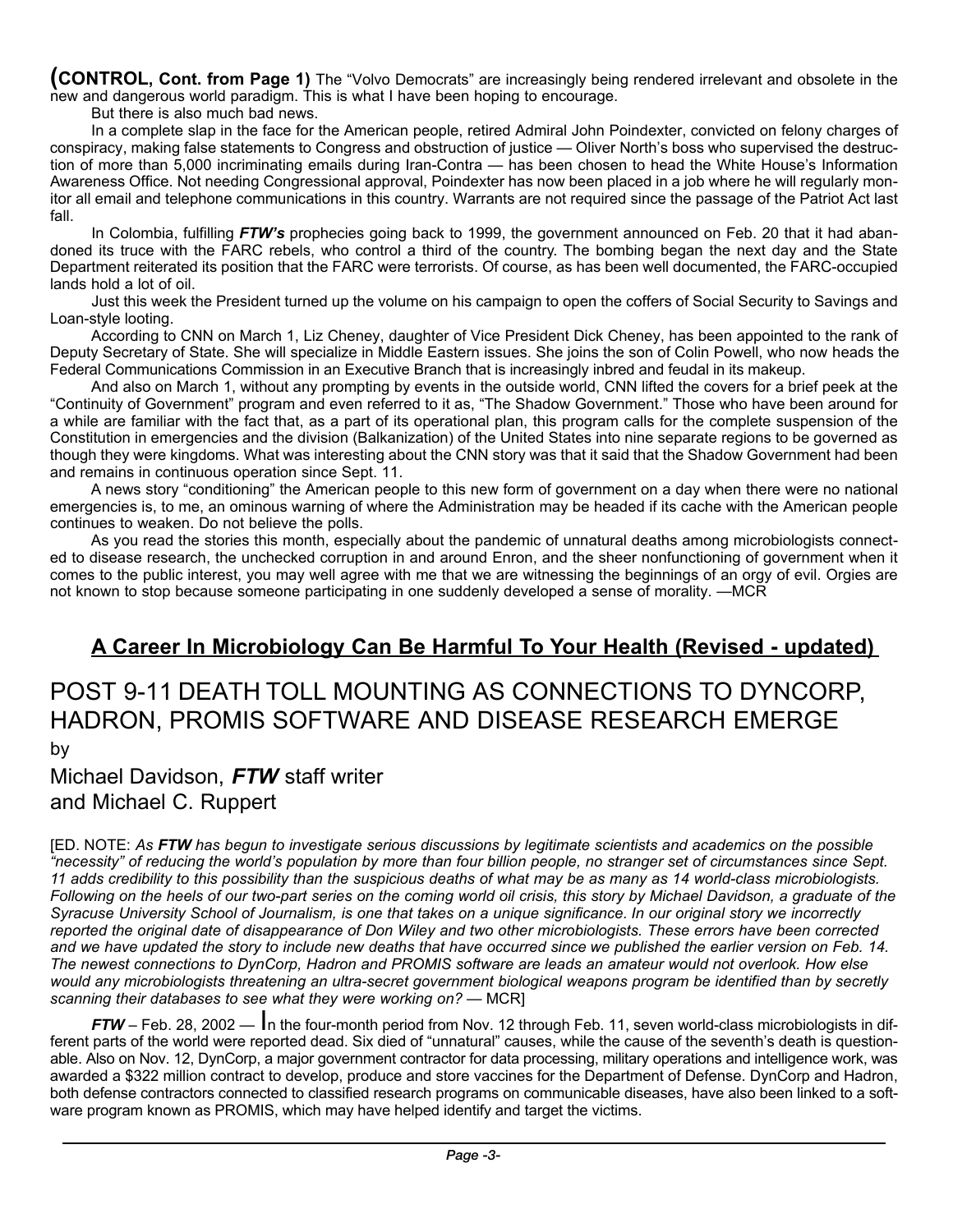In the six weeks prior to Nov. 12, two additional foreign microbiologists were reported dead. Some believe there were as many as five more microbiologists killed during the period, bringing the total as high as 14. These two to seven additional deaths, however, are not the focus of this story. This same period also saw the deaths of three persons involved in medical research or public health.

On Nov. 12, Benito Que, 52, was found comatose in the street near the laboratory where he worked at the University of Miami Medical School. He died on Dec. 6.

On Nov. 16, Don C. Wiley, 57, vanished, and his abandoned rental car was found on the Hernando de Soto Bridge outside Memphis, Tenn. His body was found on Dec. 20.

On Nov. 23, Vladimir Pasechnik, 64, was found dead in Wiltshire, England, not far from his home.

On Dec. 10, Robert Schwartz, 57, was found murdered in his rural home in Loudoun County, Va.

On Dec, 11, Set Van Nguyen, 44, was found dead in the airlock entrance to a walk-in refrigerator in the laboratory where he worked in Victoria State, Australia.

On Feb. 8, Vladimir Korshunov, 56, was found dead on a Moscow street.

And on Feb. 11, Ian Langford, 40, was found dead in his home in Norwich, England.

#### **OOPS!**

Prior to these deaths, on Oct. 4, a commercial jetliner traveling from Israel to Novosibirsk, Siberia was shot down over the Black Sea by an "errant" Ukrainian surface-to-air missile, killing all on board. The missile was over 100 miles off-course. Despite early news stories reporting it as a charter, the flight, Air Sibir 1812, was a regularly scheduled flight.

According to several press reports, including a Dec. 5 article by Barry Chamish and one on Jan. 13 by Jim Rarey (both available at www.rense.com), the plane is believed by many in Israel to have had as many as five passengers who were microbiologists. Both Israel and Novosibirsk are homes for cutting-edge microbiological research. Novosibirsk is known as the scientific capital of Siberia, and home to over 50 research facilities and 13 full universities for a population of only 2.5 million people.

At the time of the Black Sea crash, Israeli journalists had been sounding the alarm that two Israeli microbiologists had been recently murdered, allegedly by terrorists. On Nov. 24 a Swissair flight from Berlin to Zurich crashed on its landing approach. Of the 33 persons on board, 24 were killed, including the head of the hematology department at Israel's Ichilov Hospital, as well as directors of the Tel Aviv Public Health Department and Hebrew University School of Medicine. They were the only Israelis on the flight. The names of those killed, as reported in a subsequent Israeli news story but not matched to their job titles, were Avishai Berkman, Amiramp Eldor and Yaacov Matzner.

Besides all being microbiologists, six of the seven scientists who died within weeks of each other died from "unnatural" causes. And four of the seven were doing virtually identical research — research that has global, political and financial significance.

#### *QUE* **PASA?**

The public relations office at the University of Miami Medical School said only that Benito Que was a cell biologist, involved in oncology research in the hematology department. This research relies heavily on DNAsequencing studies. The circumstances of his death raise more questions than they answer.

Que had left his job at a research laboratory at the University of Miami Medical School, apparently heading for his Ford Explorer parked on NW 10th Avenue. The Miami Herald, referring to the death as an "incident," reported he had no wallet on him, and quoted Miami police as saying his death may have been the result of a mugging. Police made this statement while at the same time saying there was a lack of visible trauma to Que's body. There is firm belief among Que's friends and family that the Ph.D. was attacked by four men, at least one of whom had a baseball bat. Que's death has now been officially ruled "natural," caused by cardiac arrest. Both the Dade County medical examiner and the Miami Police would not comment on the case, saying only that it is closed.

#### **A MEMPHIS MYSTERY**

Don C. Wiley of the Howard Hughes Medical Institute at Harvard University, was one of the most prominent microbiologists in the world. He had won many of the field's most prestigious awards, including the 1995 Albert Lasker Basic Medical Research Award for work that could make anti-viral vaccines a reality. He was heavily involved in research on DNA sequencing. Wiley was last seen around midnight on Nov. 15, leaving the St. Jude's Children's Research Advisory dinner held at the Peabody Hotel in Memphis, Tenn. Associates attending the dinner said he showed no signs of intoxication, and no one has admitted to drinking with him.

His rented Mitsubishi Galant was found about four hours later, abandoned on a bridge across the Mississippi River, headed towards Arkansas. Keys were in the ignition, the gas tank full, and the hazard flashers had not been turned on. Wiley's body was found on Dec. 20, snagged on a tree along the Mississippi River in Vidalia, La., 300 miles south of Memphis. Until his body was found, Wiley's death was handled as a missing person case, and police did no forensic examinations.

Early reports about Wiley's disappearance made no mention of paint marks on his car or a missing hubcap, which turned up in subsequent reports. The type of accident needed to knock off the hubcaps (actually a complete wheel cover) used on recent model Galants would have caused noticeable damage to the sheet metal on either side of the wheel, and probably the wheel itself. No damage to the car's body or wheel has been reported.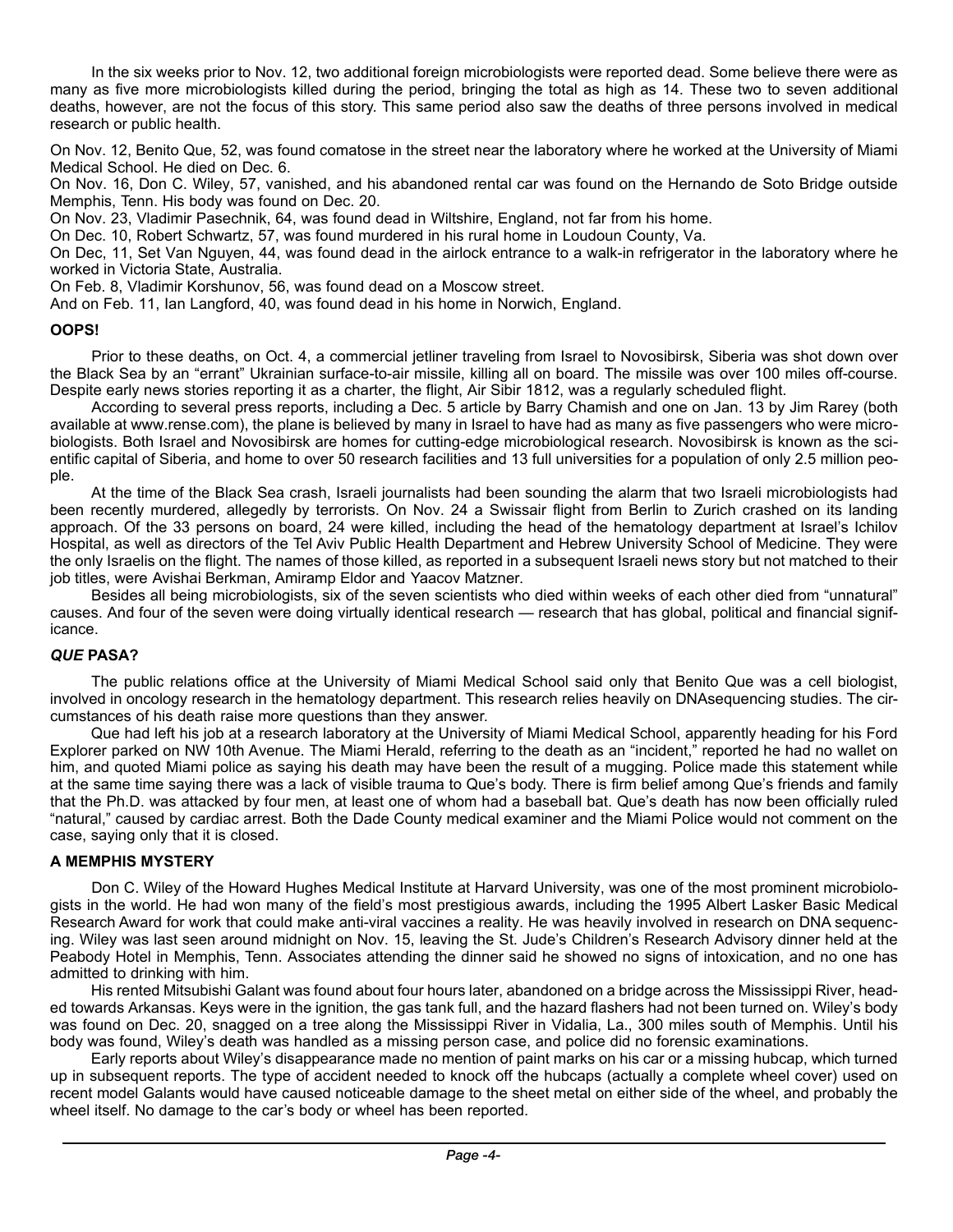Wiley's car was found about a five-minute drive from the hotel where he was last seen. There is a four-hour period in his evening that cannot be accounted for. There is also no explanation as to why he would have been headed into Arkansas late at night. Wiley was staying at his father's home in Memphis.

The Hernando de Soto Bridge carries Interstate 40 out of Memphis, across the Mississippi River into Arkansas. The traffic on the bridge was reduced to a single lane in each direction. This would have caused westbound traffic out of Memphis to slow down and travel in one lane. Anything in the other two closed lanes would have been plainly obvious to every passing person. There are no known witnesses to Wiley stopping his car on the bridge.

On Jan. 14, almost two months after his disappearance, Shelby County Medical Examiner O.C. Smith announced that his department had ruled Wiley's death to be "accidental;" the result of massive injuries suffered in a fall from the Hernando de Soto Bridge. Smith said there were paint marks on Wiley's rental car similar to the paint used on construction signs on the bridge, and that the car's right front hubcap was missing. There has been no report as to which construction signs Wiley hit. There is also no explanation as to why this evidence did not move the Memphis police to consider possibilities other than a "missing person."

Smith theorizes that Wiley pulled over to the outermost lane of the bridge (that lane being closed at the time) to inspect the damage to his car. Smith's subsequent explanation for the fall requires several other things to have occurred simultaneously:

• Wiley had to have had one of the two or three seizures he has per year due to a rare disorder known only to family and close friends, that seizure being brought on by use of alcohol earlier that evening;

• A passing truck creating a huge blast of wind and/or roadway bounce due to heavy traffic; and, • Wiley had to be standing on the curb next to the guardrail which, because of Wiley's 6-foot-3-inch height, would have come only to his mid-thigh.

These conditions would have put Wiley's center of gravity above the rail, and the seizure would have caused him to lose his balance as the truck created the bounce and blast of wind, thus causing him to fall off the bridge.

#### **SCIENCE IS MIGHTIER THAN THE SWORD?**

Robert M. Schwartz was a founding member of the Virginia Biotechnology Association, and the Executive Director of Research and Development at Virginia's Center for Innovative Technology. He was extremely well respected in biophysics, and regarded as an authority on DNA sequencing.

Co-workers became concerned when he didn't show up at his office on Dec. 10. He was later found dead at his home. Loudoun County Sheriff's officials said Schwartz was stabbed on Dec. 8 with a sword, and had an "X" cut into the back of his neck.

Schwartz's daughter Clara, 19, and three others have been charged in the case. The four are said to have a fascination with fantasy worlds, witchcraft, and the occult. Kyle Hulbert, 18, who allegedly committed the murder, has a history of mental illness, and is reported by the Washington Post to have killed Schwartz to prevent the murder of Clara. At the request of Clara Schwartz's attorneys, on Feb. 13 Judge Pamela Grizzle ordered all new evidence introduced about her role in the case to be sealed. She also issued a temporary gag order covering the entire case on police, prosecutors and defense attorneys.

#### **BREATHE DEEPLY, AND CARRY A BIG STICK**

Set Van Nguyen was found dead on Dec. 11 at the Commonwealth Scientific and Industrial Research Organization's animal diseases facility in Geelong, Australia. He had worked there 15 years. According to an article on www.rense.com by Ian Gurney, in Jan. 2001 the magazine Nature published information that two scientists at this facility, using genetic manipulation and DNA sequencing, had created an incredibly virulent form of mousepox, a cousin of smallpox. The researchers were extremely concerned that if similar manipulation could be done to smallpox, a terrifying weapon could be unleashed.

According to Victoria Police, Nguyen died after entering a refrigerated storage facility. "He did not know the room was full of deadly gas which had leaked from a liquid nitrogen cooling system. Unable to breathe, Mr. Nguyen collapsed and died," is the official report.

Nitrogen is not a "deadly" gas, and is a part of air. An extreme over-abundance of nitrogen in one's immediate atmosphere would cause shortness of breath, lightheadedness, and fatigue — conditions a biologist would certainly recognize. Additionally, a leak sufficient to fill the room with nitrogen would set off alerts, and would be so massive as to cause a complete loss of cooling, causing the temperature to rise, which would also set off standard alarms in these systems.

#### **A RUSSIAN, BRITISH INTELLIGENCE AND OLD CORPSES**

In 1989, Vladimir Pasechnik defected from the Former Soviet Union (FSU) to Great Britain while on a trip to Paris. He had been the top scientist in the FSU's bioweapons program, which is heavily dependent upon DNA sequencing. Pasechnik's death was reported in the New York Times as having occurred on Nov. 23.

The Times obituary indicated that the announcement of Pasechnik's death was made in the United States by Dr. Christopher Davis of Virginia, who stated that the cause of death was a stroke. Davis was the member of British intelligence who de-briefed Pasechnik at the time of his defection. Davis says he left the intelligence service in 1996, but when asked why a former member of British intelligence would be the person announcing the death of Pasechnik to the US media, he replied that it had come about during a conversation with a reporter he had had a long relationship with. The reporter Davis named is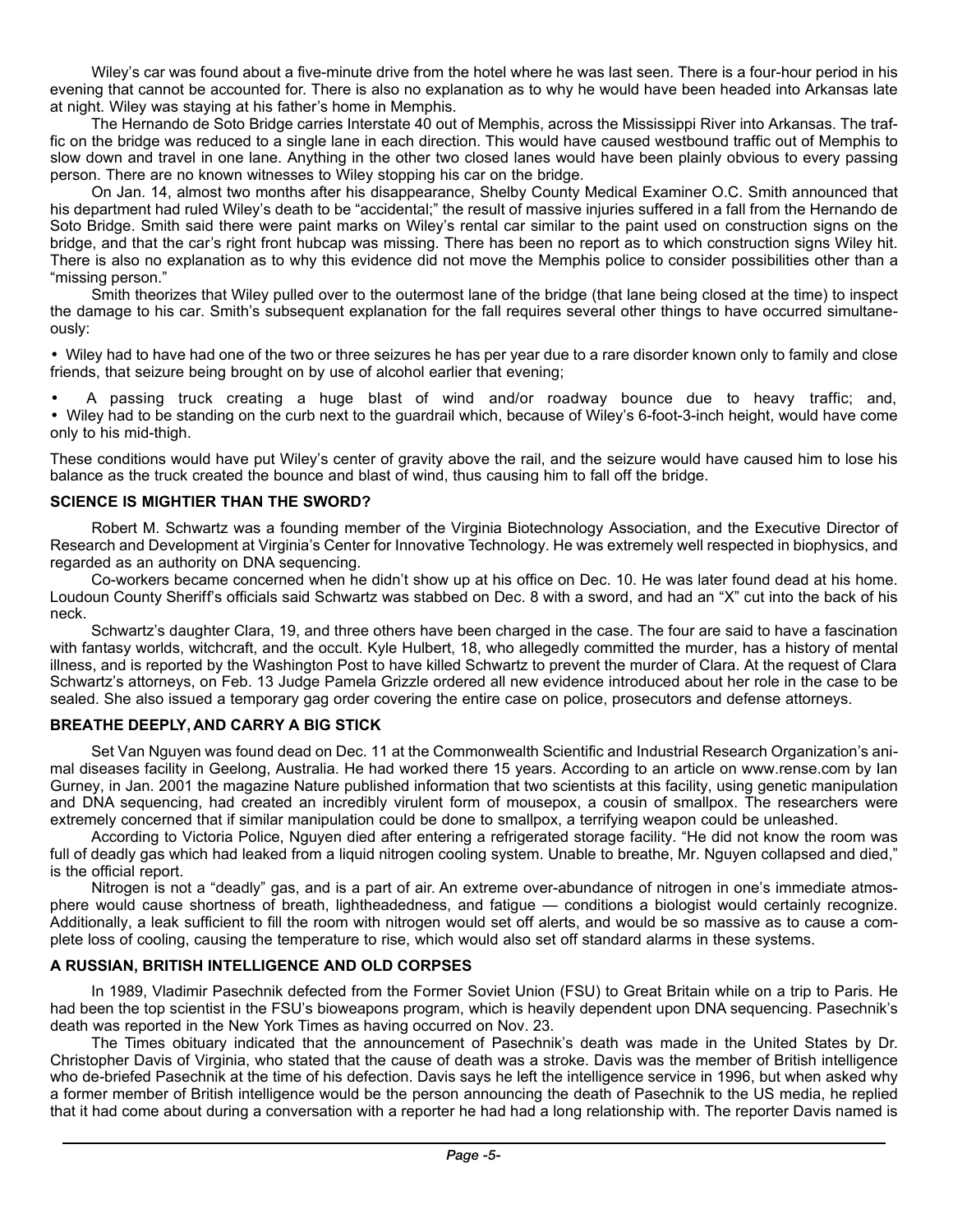not the author of the Times' obituary, and Davis declined to say which branch of British intelligence he served in. No reports of Pasechnik's death appeared in Britain for more than a month, until Dec. 29, when his obituary appeared in the London Telegraph, which did not include a date of death.

Pasechnik spent the 10 years after his defection working at the Centre for Applied Microbiology and Research at the UK Department of Health, Salisbury. On Feb. 20, 2000, it was announced that, along with partner Caisey Harlingten, Pasechnik had formed a company called Regma Biotechnologies Ltd. Regma describes itself as "a new drug company working to provide powerful alternatives to antibiotics." Like three other microbiologists detailed in this article, Pasechnik was heavily involved in DNA sequencing research. During the anthrax panic of this past fall, Pasechnik offered his services to the British government to help in any way possible. Despite Regma having a public relations department that has released many items to the press over the past two years, the company has not announced the death of one of its two founders.

#### **FEBRUARY, BLOODY FEBRUARY**

On Feb. 9 the news publication Pravda.ru reported that Victor Korshunov had been killed. At the time, Korshunov was head of the microbiology sub-facility at the Russian State Medical University. He was found dead in the entrance to his home with a cranial injury. Pravda reports that Korshunov had probably invented either a vaccine to protect against biological weapons, or a weapon itself.

On Feb. 12 a newspaper in Norwich, England reported the previous day's death of Ian Langford, a senior researcher at the University of East Anglia. The story went on to say that police "were not treating the death as suspicious." The next day, Britain's The Times reported that Langford was found wedged under a chair "at his blood-spattered and apparently ransacked home."

The Feb. 12 story, from the Eastern Daily Press, reports that clerks at a store near Langford's home claim he came in on a daily basis to buy "a big bottle of vodka." Two of the store's staff also claim Langford had come into the store a few days earlier wearing "just a jumper and a pair of shoes." None of the store's staff would give their name.

It is hard to understand how a man can reach the highest levels of achievement in a scientific field while drinking "a big bottle of vodka" on a daily basis, and strolling around his hometown nearly nude. A Feb. 14 follow-up story from the Eastern Daily Press says police believe Langford died after suffering "one or more falls." They say this would account for his head injuries and large amount of blood found at the death scene.

#### **THE HOWARD HUGHES MEDICAL INSTITUTE — ANOTHER LINK?**

There is another intriguing connection between three of the five American scientists that have died. Wiley, Schwartz, and Benito Que worked for medical research facilities that received grants from Howard Hughes Medical Institute (HHMI). HHMI funds a tremendous number of research programs at schools, hospitals and research facilities, and has long been alleged to be conducting "black ops" biomedical research for intelligence organizations, including the CIA.

Long-time biowarfare investigator Patricia Dole, Ph.D. reports that there is a history of people connected to HHMI being murdered. In 1994, Jose Trias met with a friend in Houston, Texas and was planning to go public with his personal knowledge of HHMI "front door" grants being diverted to "back door" black ops bioresearch. The next day, Trias and his wife were found dead in their Chevy Chase, Md. home. Chevy Chase is where HHMI is headquartered. Police described the killings as a professional hit. Tsunao Saitoh, who formerly worked at an HHMI-funded lab at Columbia University, was shot to death on May 7, 1996 while sitting in his car outside his home in La Jolla, Calif. Police also described this as a professional hit.

#### **BEYOND THE BIZARRE**

Early-October saw reports that British scientists were planning to exhume the bodies of 10 London victims of the 1918 type-A flu epidemic known as the "Spanish Flu." An October 7 report In The Independent, UK said that victims of the Spanish Flu had been victims of "the world's most deadly virus." British scientists, according to the story, hope to uncover the genetic makeup of the virus, making it easier to combat.

Professor John Oxford of London's Queen Mary's School of Medicine, the British government's flu adviser, acknowledges that the exhumations and subsequent studies will have to be done with extreme caution so the virus is not unleashed to cause another epidemic. The uncovering of a pathogen's genetic structure is the exact work Pasechnik was doing at Regma. Pasechnik died six weeks after the planned exhumations were announced. The need to exhume the bodies assumes no Type-A flu virus sample exists in any lab anywhere in the world.

A piece on MSNBC that aired September 6 makes the British exhumation plans seem odd. The story refers to an article that was to be published the following day in the weekly magazine Science, reporting the 1918 flu virus had recently been RNA sequenced. Researchers had traced down and obtained virus samples from archived lung tissue of WWI soldiers, and from an Inuit woman who had been buried in the Alaskan permafrost.

#### **HELP WANTED, SPIES, AND A LINK TO PROMIS**

Almost immediately at the outset of the anthrax scare, the Bush administration contracted with Bayer Pharmaceuticals for millions of doses of Cipro, an antibiotic to treat anthrax. This was done despite many in the medical community stating that there were several cheaper, better alternatives to Cipro, which has never been shown to be effective against inhaled anthrax. The Center for Disease Control's (CDC) own website states a preference for the antibiotic doxycycline over Cipro for inhalation anthrax. CDC expresses concerns that widespread Cipro use could cause other bacteria to become immune to antibiotics.

It was announced Jan. 21 that the director of the CDC, Jeffrey Koplan, is resigning effective March 31. Six days earlier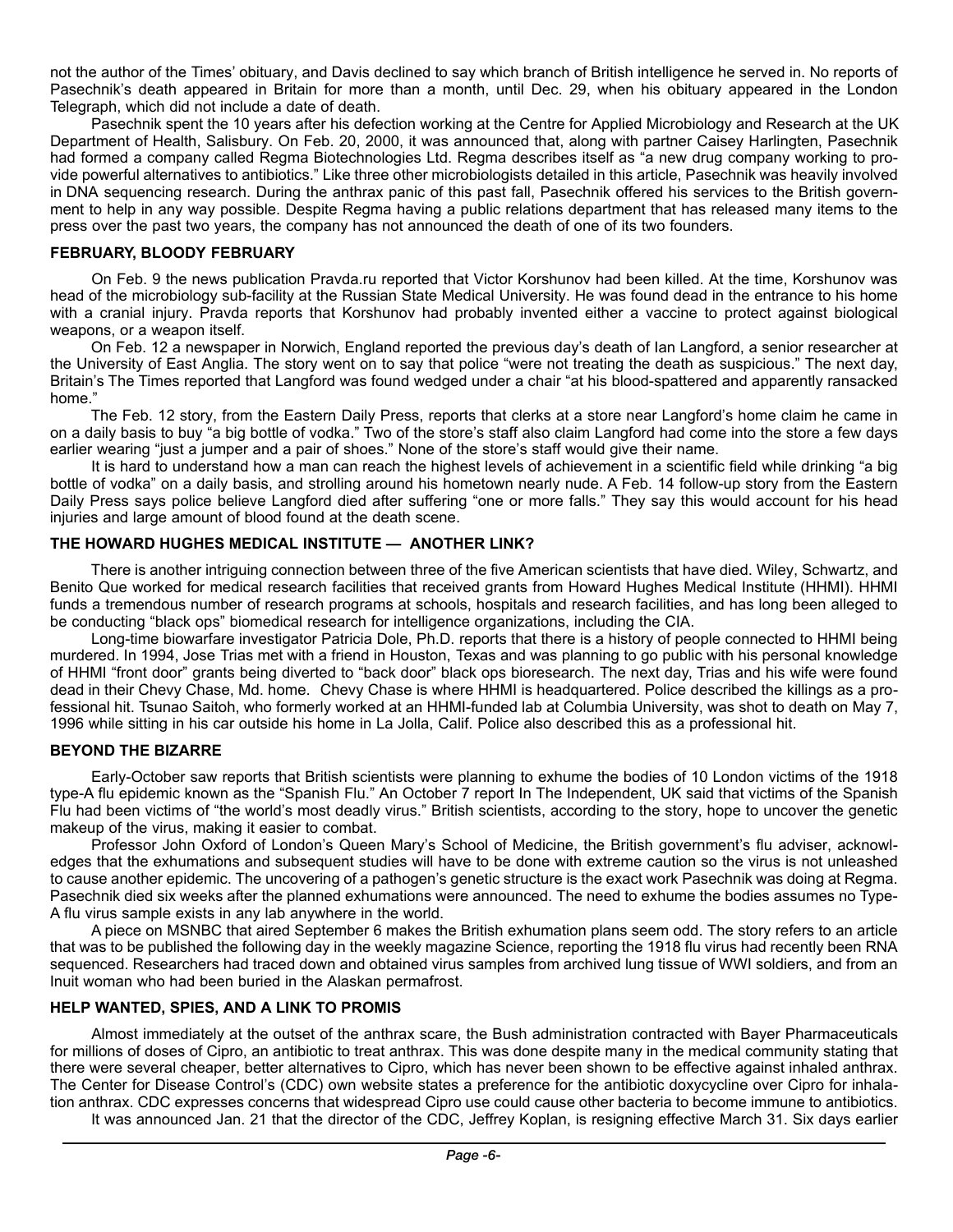it was announced that Surgeon General David Satcher is also resigning. And there is currently no director for the National Institutes of Health — NIH is being run by an acting director. The recent resignations leave the three most significant medical positions in the federal government simultaneously vacant.

After three months of conflicting reports it is now official that the anthrax that has killed several Americans since October 5 is from US military sources connected to CIA research. The FBI has stated that only 10 people could have had access, yet at the same time they are reporting astounding security breaches at the biowarfare facility at Fort Detrick, Md. — breaches such as unauthorized nighttime experiments and lab specimens gone missing.

The militarized anthrax used by the US was developed by William C. Patrick III, who holds five classified patents on the process. He has worked at both Fort Detrick, and the Dugway Proving Grounds in Utah. Patrick is now a private biowarfare consultant to the military and CIA. Patrick developed the process by which anthrax spores could be concentrated at the level of one trillion spores per gram. No other country has been able to get concentrations above 500 billion per gram. The anthrax that was sent around the eastern US last fall was concentrated at one trillion spores per gram, according to a Jan. 31 report by Barbara Hatch Rosenberg of the Federation of American Scientists.

In recent years Patrick has worked with Kanatjan Alibekov. Now known by the Americanized "Ken Alibek", he defected to the US in 1992. Before defecting, Alibek was the no. 2 man in the FSU's biowarfare program. His boss was Vladimir Pasechnik.

Currently, Ken Alibek is President of Hadron Advanced Biosystems, a subsidiary of Alexandria, Va.-based Hadron, Inc. Hadron describes itself as a company specializing in the development of technical solutions for the intelligence community. As chief scientist at Hadron, Alibek gave extensive testimony to the House Armed Services Committee about biological weapons on Oct. 20, 1999, and again on May 23, 2000. Hadron announced on Dec. 20 that as of that date, the company had received \$12 million in funding for medical biodefense research from the Defense Advanced Research Projects Agency, the US Army Medical Research and Materiel Command, and the NIH. Hadron said it was working in the field of non-specific immunity.

In the 1980s Hadron was founded and headed by Dr. Earl Brian, a medical doctor and crony of Ronald Reagan and associate of former Attorney General Edwin Meese. Brian was convicted in the 1980s on fraud charges. Both Hadron and Brian have been closely associated in court documents and numerous credible reports, confirmed since Sept. 11, with the theft of enhanced PROMIS software from its owner, the Inslaw Corp. PROMIS is a highly sophisticated computer program capable of integrating a wide variety of databases. The software has reportedly been mated in recent years with artificial intelligence. PROMIS has long been known to have been modified by intelligence agencies with a "back door" that allows for surreptitious retrieval of stored data. [For more information on what PROMIS can do and its history, please use the search engine at [www.copvcia.com.](http://www.copvcia.com)]

Given this unique capability, and Hadron's prior connections to PROMIS, it is a possibility that the software, by tapping into databases used by each of the victims, could have identified any lines of research that threatened to compromise a larger, and as yet unidentified, more sinister covert operation.

The DNAsequencing work by several of the microbiologists discussed earlier is aimed at developing drugs that will fight pathogens based on the pathogen's genetic profile. The work is also aimed at eventually developing drugs that will work in cooperation with a person's genetic makeup. Theoretically, a drug could be developed for one specific person. That being the case, it's obvious that one could go down the ladder, and a drug could be developed to effectively treat a much broader class of people sharing a genetic marker. The entire process can also be turned around to develop a pathogen that will affect a broad class of people sharing a genetic marker. A broad class of people sharing a genetic marker could be a group such as a race, or people with brown eyes.

An Oct. 17 story in USA Today reported that the US government wanted to order 300 million doses of smallpox vaccine. Apparently, that wish has been granted. On Nov. 28 a British vaccine maker, Acambis, announced that it had received a \$428 million contract to provide 155 million doses of smallpox vaccine to the US Department of Health and Human Services (HHS). This was Acambis' second contract. The company is already in the process of producing 54 million doses. The US government has 15.4 million doses stockpiled, and HHS plans to dilute them five to one. The two contracts and the dilution program will bring the total HHS stockpile to 286 million doses.

Smallpox was officially declared eradicated by the World Health Organization in 1977, after treating the last known case in Merca, Somalia.

#### **MEHPA — MEDICAL FASCISM**

A meeting of the Center for Law and the Public Health (CLPH) was convened on Oct. 5. This group is run jointly by Georgetown University Law School and Johns Hopkins Medical School, and was founded under the auspices of the Center for Disease Control (CDC). CLPH was formed one month prior to the 2000 Presidential election. The purpose of the October meeting was to draft legislation to respond to the then current bioterrorism threat.

After working only 18 days, on Nov. 23 CLPH released a 40-page document called the Model Emergency Health Powers Act (MEHPA). This was a "model" law that HHS is suggesting be enacted by the 50 states to handle future public health emergencies such as bioterrorism. A revised version was released on Dec. 21 containing more specific definitions of "public health emergency" as it pertains to bioterrorism and biologic agents, and includes language for those states that want to use the act for chemical, nuclear or natural disasters.

According to the Association of American Physicians and Surgeons (AAPS), after declaring a "public health emergency", and without consulting with public health authorities, law enforcement, the legislature or courts, a state governor using MEHPA, or anyone he/she decides to empower, can among many things: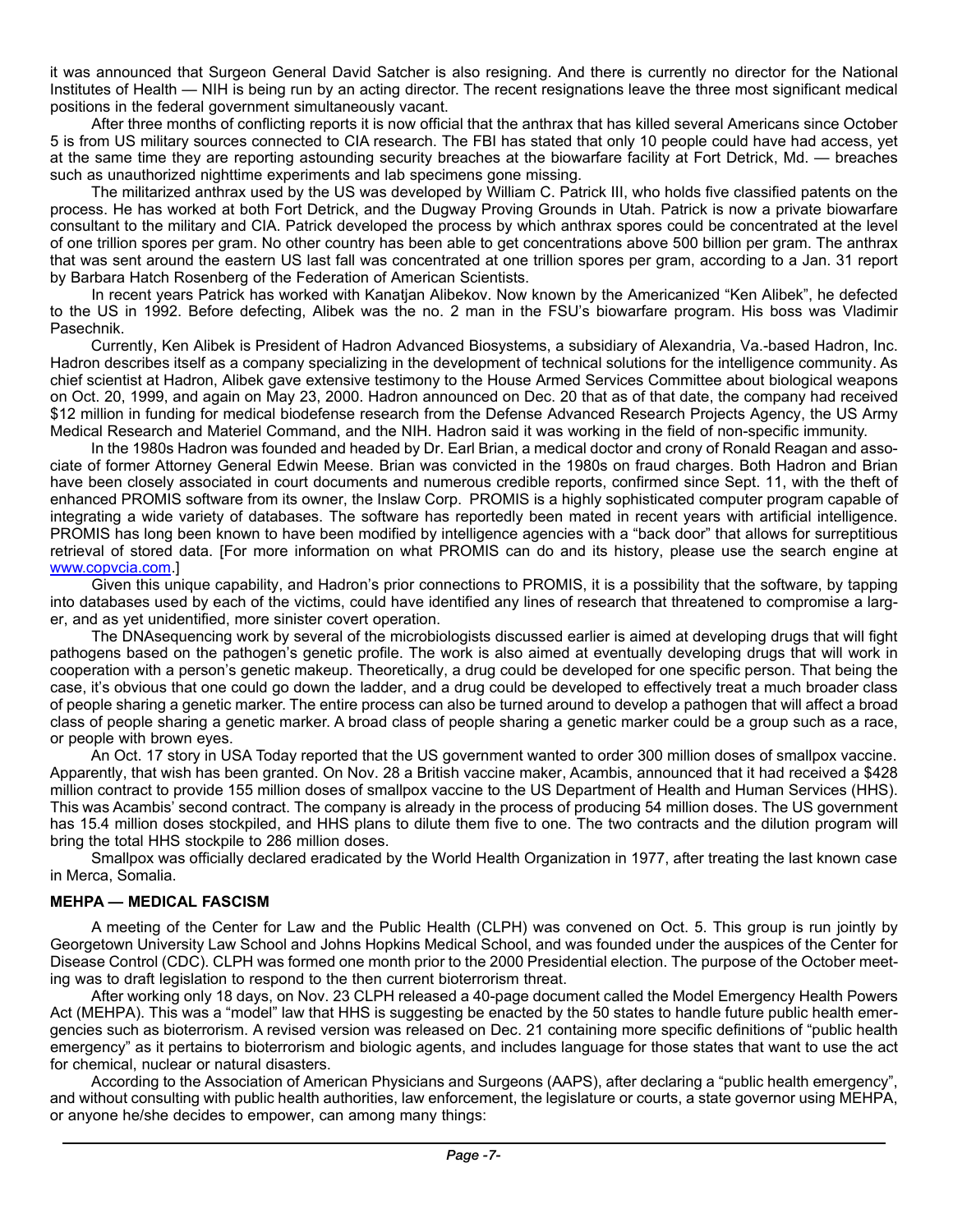• Require any individual to be vaccinated. Refusal constitutes a crime and will result in quarantine.

• Require any individual to undergo specific medical treatment. Refusal constitutes a crime and will result in quarantine.

• Seize any property, including real estate, food, medicine, fuel or clothing, an official thinks necessary to handle the emergency.

• Seize and destroy any property alleged to be hazardous. There will be no compensation or recourse. • Draft you or your business into state service.

- Impose rationing, price controls, quotas and transportation controls.
- Suspend any state law, regulation or rule that is thought to interfere with handling the declared emergency.

When the federal government wanted the states to enact the 55 mph speed limit, they coerced the states using the threat of withholding federal monies. The same tactic will likely be used with MEHPA. As of this writing the law has been passed in Kentucky. According to AAPS, it has been introduced in the legislatures of Arizona, California, Delaware, Illinois, Massachusetts, Minnesota, Mississippi, Michigan, Nebraska, Nevada, New Jersey, New Mexico, New York, Pennsylvania and Tennessee. It is expected to be introduced shortly in Colorado, Connecticut, Hawaii, Maine, and Wisconsin. Additionally, the executive branches of North Carolina, Ohio, Oklahoma, South Carolina, Texas, Virginia and Washington, D.C. are also evaluating MEHPA.

#### **LEADS**

The research the microbiologists were doing could have developed methods of treating diseases like anthrax and smallpox without conventional antibiotics or vaccines. Pharmaceutical contracts to deal with these diseases will total hundreds of millions, if not billions, of dollars. If epidemics could be treated in non-traditional ways, MEHPA might not be necessary. Considering the government's actions nullifying many civil liberties since last September, MEHPA seems to be a law looking for an excuse to be enacted. Maybe the microbiologists were in the way of some peoples' or business' agendas.

We also know that DNA sequencing research can be used to develop pathogens that target specific genetically related groups. One company, DynCorp, handles data processing for many federal agencies, including the CDC, the Department of Agriculture, several branches of the Department of Justice, the Food and Drug Administration (FDA) and the NIH. On Nov. 12 DynCorp announced that its subsidiary, DynPort Vaccine, had been awarded a \$322 million contract to develop, produce, test, and store FDA licensed vaccines for use by the Defense Department. It would be incredibly easy for DynCorp to hide information pertaining to the exact make-up, safety, efficacy and purpose of the drugs and vaccines the US government has contracted for.

Reasons to suspect DynCorp of criminal behavior are not hard to find. Investigative reporter Kelly O'Meara of Insight Magazine, in a story dated Feb. 4, disclosed a massive US military investigation of how DynCorp employees in Bosnia had engaged in a widespread sex-slave ring, trading children as young as eight and videotaping forced sexual encounters. She reviewed government documents and interviewed Army investigators looking into the activities, which had spread throughout DynCorp's contract operations to service helicopters and warehouse supplies for the US military. Videos and other evidence of the crimes are in the Army's possession. Also, in a Feb. 23 story, veteran journalist Al Giordano of [www.narconews.com](http://www.narconews.com) reported that a class-action suit had been filed in Washington, D.C. by more than 10,000 Ecuadorian farmers and a labor union against DynCorp for its rampant spraying of herbicides which have destroyed food crops, weakened the ecosystem and caused more than 1,100 documented cases of illness.

DynCorp's current Chairman, Paul Lombardi, responded to the suit by sending intimidating letters in an unsuccessful attempt to force the plaintiffs to withdraw.

DynCorp has also been directly linked to the development and use of PROMIS software by its founder, Bill Hamilton of Inslaw. DynCorp's former Chairman and current board member is Herbert "Pug" Winokur. Winokur was, until recently, Chairman of the Enron Finance Committee. He claimed ignorance as to the fraudulent financial activities of Enron's board, even though he was charged with their oversight.

#### **Updates on the Vreeland Case – "Mike" Vreeland Attacked in Canadian Jail**

## US AND CANADIAN GOV'T POSITIONS CRUMBLING IN THE CASE OF A US INTELL OFFICER WITH FOREKNOWLEDGE OF 9/11 ATTACKS

by

#### Greta Knutzen, *FTW* Staff Writer

TORONTO, Feb. 27, 2002 —  $\mathsf R$ ecently unsealed court documents show a man who claims to be a US intelligence officer accurately predicted the Sept. 11 attacks on the World Trade Center and the Pentagon. Delmert Edward "Mike" Vreeland is currently incarcerated in a Toronto prison. His claims, however, are corroborated by evidence that has surfaced during his ongoing court battle in Canada. Court hearings in late-Feb. have only deepened the mystery and added to the list of questions, calling into question the integrity of the US government.

Vreeland has been subject to physical attacks while behind bars, indicating that the certain death he fears if he is returned to the US, might become a reality behind the jailhouse walls in Toronto.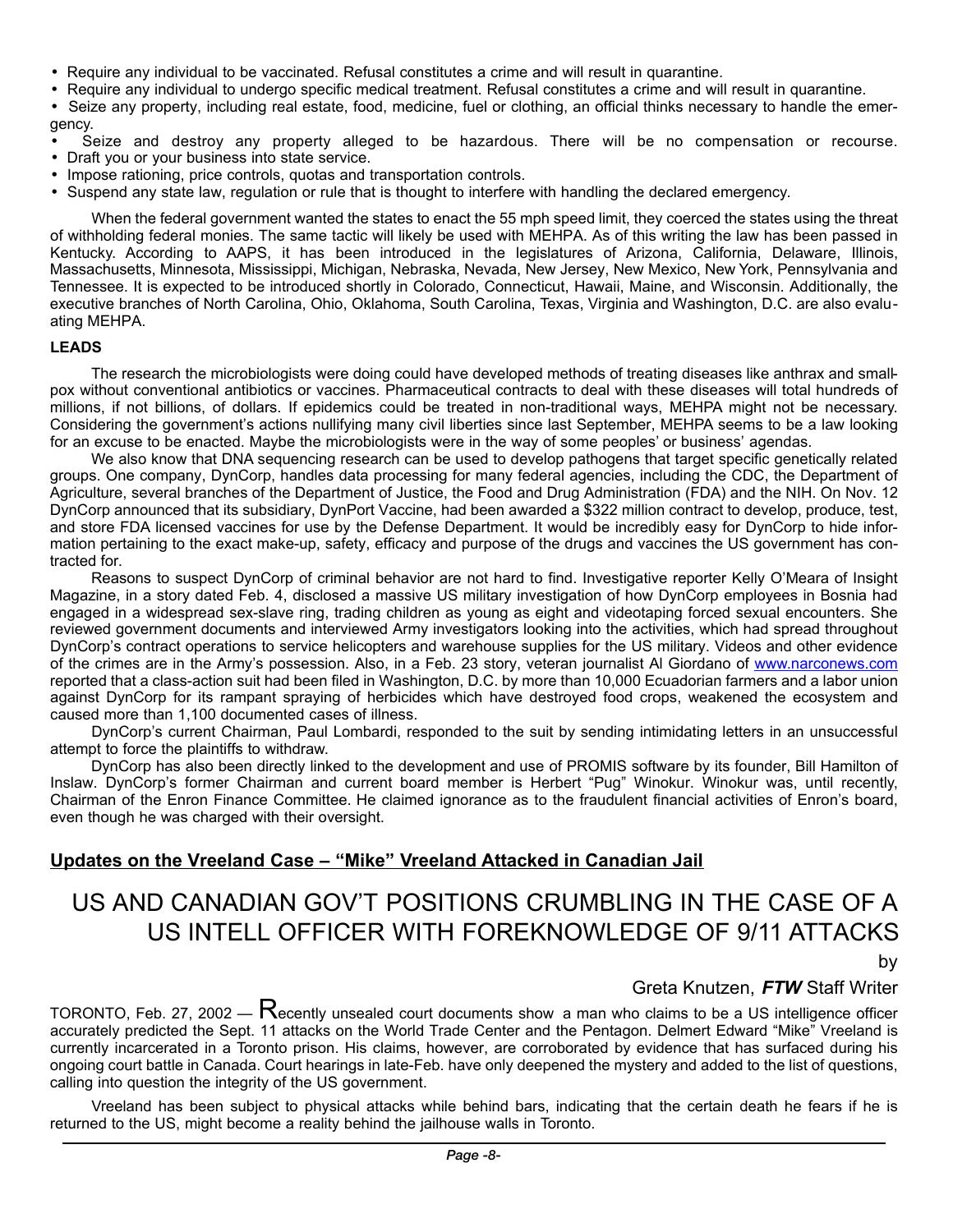As America wages an increasingly expensive and complex war against terrorism, Vreeland sits in a Canadian jail with a story to tell. It is a story about the murder of a Canadian Department of Foreign Affairs and International Trade (Foreign Affairs) worker, and about foreknowledge of the horrific terrorist attacks on Sept. 11.

Despite Vreeland's repeated attempts to inform both the American and Canadian governments, they have oddly and inexplicably refused to listen. Their argument goes something like this: Vreeland is not perceived to be trustworthy or credible. Therefore, nothing he says can be deemed trustworthy or credible. But, they have never seen fit to ask how he knew of the attacks in the first place.

Vreeland's story does indeed resemble something John Grisham might produce in the throes of a caffeine-induced frenzy. However, Vreeland's story begins to look less like the stuff of unadulterated fiction when one takes into account actions of US and Canadian authorities that seem equally bizarre.

It is becoming increasingly evident, as the case against him unfolds, that the documentation pertaining to Vreeland supplied by the US Navy and Canadian law enforcement officials, is itself so contradictory and incomplete as to, frankly, defy logic. As such, the validity of the charges against Vreeland and the position adopted by US and Canadian authorities raise more questions than they answer.

Vreeland, an American citizen who has been in jail since Dec. 6, claims he is a US Naval lieutenant who has worked for Naval intelligence since 1986.

The US is seeking to extradite Vreeland on a Michigan warrant. Crown Solicitors (Canadian government lawyers in Toronto) are representing the US government in this case, and have dismissed Vreeland's claims of affiliation with US intelligence as nonsense on the grounds that he lacks credibility.

Justice Archie Campbell of the Superior Court of Justice, who briefly presided over the case, is in agreement with the Crown's assessment and has described Vreeland as "nothing more than a petty fraudsman with a vivid imagination."

Ostensibly, Vreeland's story begins in the fall of 2000. In a sworn affidavit filed in court documents on Oct. 16, Vreeland claims that he was sent on assignment to Russia where he was in contact with Marc Bastien, a computer systems specialist working for Foreign Affairs at Canada's embassy in Moscow.

There Vreeland claims he acquired "information vital to the national security of the US and Canada." Vreeland alleges he left Russia with the documents, and arrived in Canada on Dec. 2, 2000. According to his affidavit, he expected to meet Bastien two days later in Toronto to hand over the documents to a third party.

Bastien did not show up, however, so Vreeland hung onto the documents. Vreeland asserts that he proceeded to upload the documents onto a secure website, the location of which is unknown to anyone to the present day, including his attorneys, Paul Slansky and Rocco Galati.

Vreeland claims that Bastien had given him two telephone numbers at the Canadian Security Intelligence Service (CSIS) to contact in the event that anything went wrong. He was subsequently arrested in Toronto on Dec. 6, 2000, on alleged fraud charges. At the time of his arrest Vreeland claims that he attempted to contact CSIS, per Bastien's instructions, but he was unsuccessful.

Upon his arrest, Vreeland was placed in solitary confinement. The reason for this treatment was the difficulty Toronto police had in confirming his identity. FBI fingerprint records, requested by the Toronto police, were negative, indicating that Vreeland had no criminal record.

After he was removed from solitary confinement on Jan. 15, 2001, he learned that six days after his arrest, on Dec. 12, 2000, Bastien was found dead. The official explanation was that he died of natural causes. Vreeland stated in his affidavit that he believed Bastien was in fact murdered, a statement which later proved correct.

In May, the US government issued a formal request for the extradition of Vreeland on charges of credit card fraud. It was at this point that he hired Slansky, and later, Galati, to fight the extradition. Vreeland's first objection was that the credit card in question was his own. In addition, his criminal record shows that he was detained in New York at the time the alleged offence was committed in Michigan. Both Vreeland and his lawyers believe that the US government is pursuing extradition on "minor and dubious credit card charges," when in fact the government intends to prosecute him for treason, a capital offence, in relation to the documents he retrieved from Russia.

In June, Vreeland informed his counsel that he had information vital to US and Canadian national security. He did not then, nor has he since, divulged the substance of this information to his counsel.

Between June and Sept., Vreeland's counsel made repeated and exhaustive requests to US and Canadian intelligence offices that they speak to their client. Their requests were ignored, except for one meeting with the Royal Canadian Mounted Police (RCMP) on Aug. 8. The RCMP contacted the US Navy and was told that Vreeland had been unsatisfactorily discharged in 1986 after four months of basic training.

The position of the Navy was contradicted by an attaché at the US embassy in Ottawa, who spoke with the RCMP and confirmed that Vreeland was a lieutenant in the US Navy. The Navy refused to cooperate with the RCMP, and the attaché's statement has since been retracted. Because of this, the RCMP did not follow up on the meeting, and Vreeland was dismissed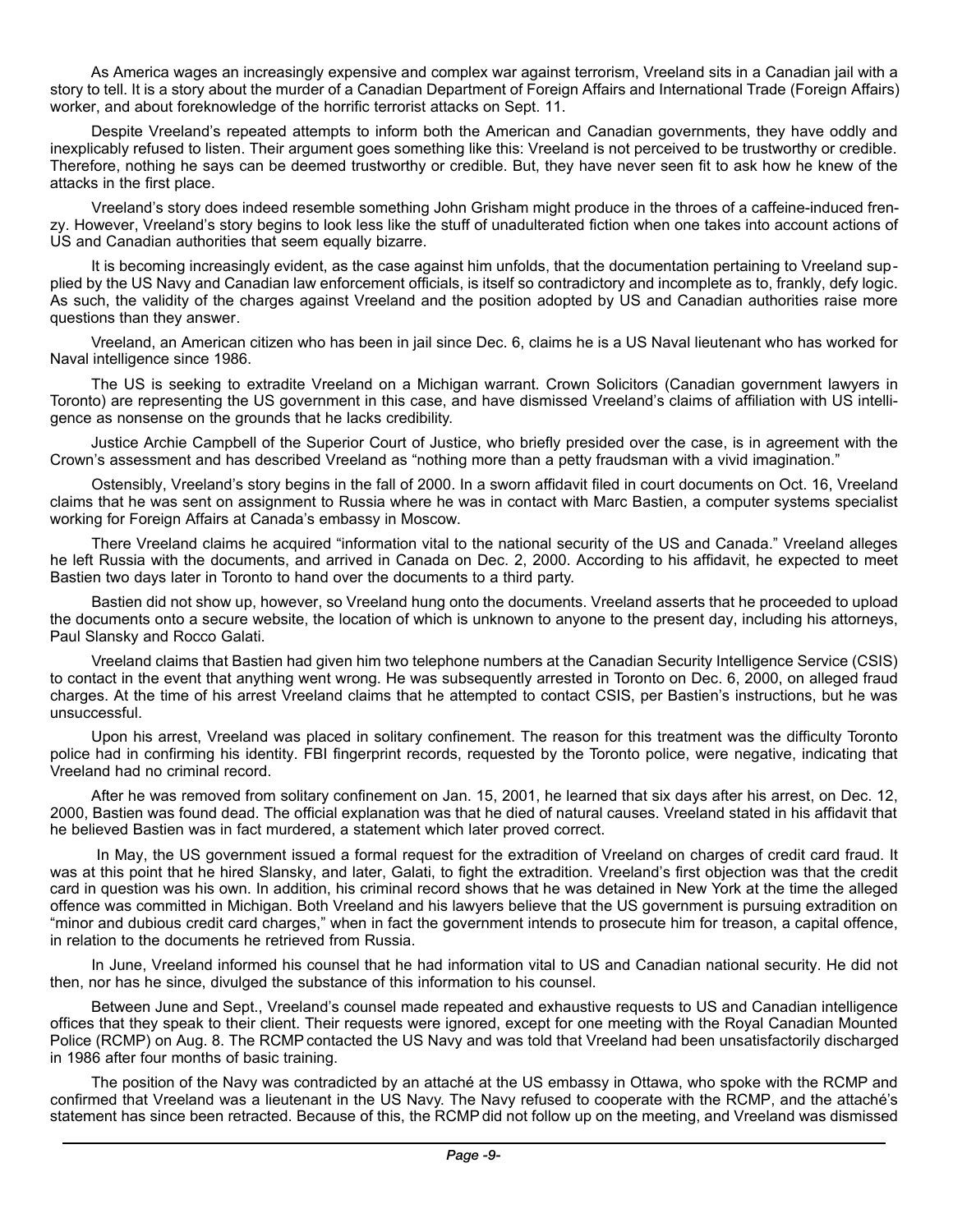#### as a "crank."

On Oct. 5, Vreeland's counsel wrote to the Canadian government's intelligence and law enforcement agencies. The letter has been filed in court documents. The attorneys confirmed their "head-bashing attempts" at convincing the RCMP to deal with their client in a serious manner, reiterating, "all that was being sought was an opportunity to place him in protective custody for 4-5 days *so that you can satisfy yourselves as to the veracity of his national security information.*"[Their emphasis]

It would seem, particularly in the wake of Sept. 11, that this was not an outlandish request. Were Vreeland to be formally debriefed he would be subjected to polygraph and psychological tests. If he is simply a "nut-case" with a vivid imagination and a penchant for forging government documents, then this would surely become evident fairly quickly and he would be sent back to his jail cell.

In August, Vreeland wrote down information from the documents he acquired in Moscow. The information was fed to him in jail by telephone from a contact he had on the outside who had access to the secure website.

He wrote down a list of potential targets of violent attacks that included the Pentagon, the World Trade Center and the Parliament buildings in Ottawa. Also included in the note were names, including that of "bin Laden." The note contained the rather ominous phrase, "let one happen, stop the rest." An exact copy of that note, obtained from court records, is online at [http://www.copvcia.com/free/ww3/01\\_28\\_02\\_vreeland.jpg.](http://www.fromthewilderness.com/free/ww3/01_28_02_vreeland.jpg)

Vreeland requested that his guards seal the note and register it in his personal effects, which they did. The fact that the note was written and sealed a month prior to the violent attacks of Sept. 11 has not been disputed. Another name on the note was "Dr. Haider" followed by the question, "Whats his contacts."[sic]

A man called Abu Doha, using the alias "Dr. Haider," was arrested in London in early-2001. The sworn affidavit of an FBI special agent dated July 2 indicates that Doha was suspected of conspiring to bomb various US targets, including airports. Doha was allegedly a leader of an Algerian terrorist cell operating from Afghanistan, associated with Osama bin Laden's terrorist network, al Qaeda. Coincidence or not, it certainly begs the question of how a jailed man with limited access to computers could know such an obscure detail.

Meanwhile, the efforts on the part of Vreeland's counsel to defend his credibility resulted in the retrieval of his Navy personnel record. On Sept. 7, Commander Nieusma, naval liaison to the US Congress in Washington, D.C. forwarded Vreeland's attorneys 56 of 1,261 pages of Vreeland's Navy personnel record. Commander Nieusma's assistant, Tim Decent, later provided Vreeland's extensive Navy medical records. These documents are available in court records.

So this begs the questions, how can a man, with only four months of basic navy training, manage to accumulate a 1,261 page personnel record and extensive medical records? Why are over a thousand pages are missing? Why do the pages that do exist display clear omissions and evidence of tampering? So far, plausible answers to these questions have not been addressed by the Crown, or anyone else for that matter.

On Sept. 11, the US was subjected to violent attacks of an unprecedented scale. Three days after the attacks, on Sept. 14, Vreeland instructed his guards to retrieve the sealed note and open it. They did and promptly contacted Vreeland's attorneys, who were unaware of the note. One would reasonably assume, indeed expect, that the events of Sept. 11 would compel US and Canadian authorities to talk to Vreeland, but they continue, to this day, to ignore him, with only a few very tentative exceptions.

Parliamentary Secretary Lynn Meyers granted Galati a meeting, the first of three, in Ottawa on Sept. 20. They met again on Oct. 10 at Mr. Meyers' office in Waterloo in the presence of Slansky and another unidentified individual. During this meeting Meyers confirmed that Bastien, Vreeland's alleged contact in Moscow, had indeed been murdered. Vreeland was thus vindicated on this point. The coroner's report, which suggests Bastien was poisoned, was only made public three months later, on January 21.

On Oct. 15, Galati traveled again to Ottawa to meet Meyers, this time under the impression he would also meet Solicitor General Lawrence MacAulay to voice his concerns about Vreeland's information. The Department of the Solicitor General oversees Canadian law enforcement and intelligence communities. But, when Meyers and Galati met MacAulay, he refused to grant them even 15 minutes of his time. The next day, Vreeland's exasperated counsel filed his sworn affidavit into public record.

In an effort to seek clarity regarding Vreeland's identity and the charges against him, his counsel filed a disclosure motion on Oct. 22. This motion amounts to a request that the US government be compelled to produce Vreeland's criminal record and Navy personnel record.

Instead of being a reason to disbelieve Vreeland, the criminal records alleging fraud are entirely consistent with covert intelligence operations. Vreeland was allegedly allowed a per diem of \$19,000, and his credit cards would likely have been underwritten by the US Navy or the CIA. As documented by the history of the Iran-Contra scandal, any number of intelligence operatives who had discretionary control of large sums of money, were routinely "controlled" by this method.

Among the Iran-Contra era figures who fit a similar pattern were Al Martin, Steve Carr, Scott Barnes, Scott Weekly, Jack Terrell, Lt. Col James "Bo" Gritz, and many more. It is also significant that Vreeland had apparently never served much time for the prior charges, suggesting that his claims of intelligence connections enabled him to be released from jail quickly.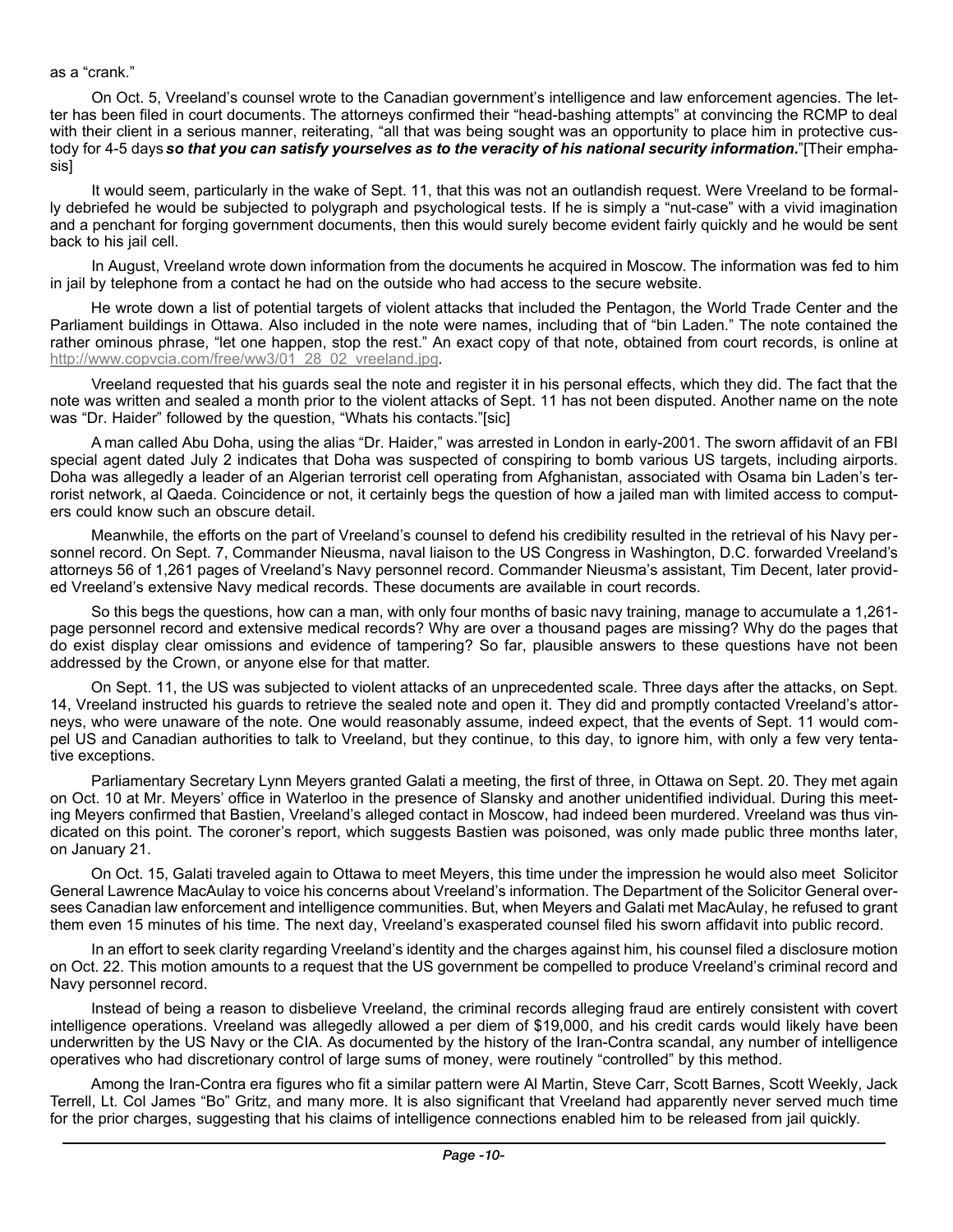Yet, on Oct. 25 Justice Campbell of the Superior Court of Justice denied the request of Vreeland's counsel to compel production of records. Campbell's decision was based on his belief that the evidentiary record, which is largely supported by conflicting documentation supplied by US and Canadian authorities, paints Vreeland as a petty fraud with a vivid imagination.

Galati's response was if Vreeland is the petty criminal they claim he is, his criminal record "should take five minutes to produce." It would also settle the argument as to Vreeland's whereabouts at the time the alleged credit card fraud took place in Michigan. At present, records show him to be in two places at once, something surely even Vreeland is not capable of.

Two attachés from the US consulate met on Oct. 24 with Vreeland's counsel at the Barristers Lounge on University Avenue in Toronto. Galati stated that the Justice Department, representing the US government, refused to host the meeting on the grounds that the department did "not want to get involved." Neither the attachés nor Vreeland's counsel wanted to meet at either of their respective offices. During this meeting, Vreeland's attorneys informed the attachés that their client claimed to have information regarding threats to President Bush's daughters, Jenna and Barbara, and Prime Minister Blair's eldest son, Euan. According to Vreeland, the threats were posed by two terrorist cells — one based in Montreal and the other in Europe.

The next day, Oct. 25, Slansky was telephoned and informed that a US Secret Service agent was on his way from Buffalo to meet with Vreeland and his lawyers. The agent and Vreeland spoke alone for 30 minutes. It is interesting that on the day Vreeland was described as a petty conman by Justice Campbell, a Secret Service agent took time out of his busy schedule to interview this conman about threats to the children of the leaders of the free world.

Several days later, on Oct. 29, the US counselor officer, David Abell and his assistant Ms. Kasey Flemming, met Vreeland in the presence of his counsel. Abell is the head of American Citizen Services at the US consulate in Toronto. The subject of this meeting was confidential, and no other meeting has taken place since.

On Jan. 10 Vreeland's counsel took a very big risk. Slansky telephoned the Pentagon in open court. Slansky first called directory assistance in Washington. D.C., and was provided with the main number for the Pentagon. The Pentagon operator confirmed Lt. D. Vreeland's rank, room and telephone number. The Canadian lawyers called into question the reliability of the telephonic demonstration. They argued that Vreeland, who, as they claim, had no particular education or training, was able to arrange from jail to manipulate the Pentagon's computer and simply insert his information by telephone and e-mail.

Galati said two days after this display in court, a clerk at the Canadian Justice Department was informed that an NCIS investigator had gone on record to say that US authorities were at a loss to explain how Vreeland had manipulated the system. Hacking into or manipulating the Pentagon's computer system is a federal offence.

The telephone call to the Pentagon revealed one of two possibilities — either Vreeland manipulated the computer system, or he is who he says he is, and it is the government who is manipulating the system. The presiding judge, Justice MacDonald, formed the opinion that it is more probable that Vreeland managed to manipulate the system. He found Vreeland to be an "imaginative and manipulative person who has little regard for the truth."

Although MacDonald acknowledged that the computerized records provided by US law enforcement officials regarding Vreeland's criminal convictions are "terse, incomplete and confusing," he rejected the request made by Vreeland's counsel that their client's asylum claim be permitted to proceed on constitutional grounds.

In other words, MacDonald's decision was based on a subjective assessment of degrees of probability, rather than proven fact. Galati, who intends to appeal the decision, said that Macdonald's "judgment suspends reality and brings judicial proceedings into the realm of *Alice in Wonderland*."

The latest round of court appearances, presided over by Justice Laforme, began on Feb. 18. Slansky argued that as the Canadian government's position attacks the credibility of his client, then it is only fair that he be given the opportunity to defend his client's credibility.

As Vreeland's counsel has been denied access to their client's certified criminal record and the missing pages from his Navy personnel record, they have opted for the next best thing — witnesses. Slansky requested that he be permitted to summon witnesses during the extradition hearing that could corroborate Vreeland's story. Among the witnesses they seek to question are individuals familiar with Pentagon computer security and personnel records, as well as Commander Nieusma, who forwarded Vreeland's inconsistent Navy personnel record. The judge's decision on this matter is still pending.

In an unsettling turn of events, Slansky alerted Justice Laforme that Vreeland was allegedly physically assaulted and threatened by a prison guard on the evening of Feb. 18, and again the following morning. Vreeland has pressed charges, and Laforme ordered that the guard in question was to have no contact with Vreeland pending an investigation into the allegations.

Vreeland has a history serving as an informant against organized crime interests in Michigan. This history may offer a possible explanation for the recent assaults. In future stories *FTW* will explore Vreeland's relationship with organized crime and the long history of the relationship between organized crime and the CIA.

Whatever the precise nature of Vreeland's identity and criminal history is, it should be largely irrelevant if he has information that could help the government with its investigation of the Sept. 11 attacks. The FBI does not subject informants or individuals who call with "tips" to stringent evaluation. In many cases they do not even require an informant's name.

So why is the personal credibility of a man who has been right about the murder of a Foreign Affairs worker, and who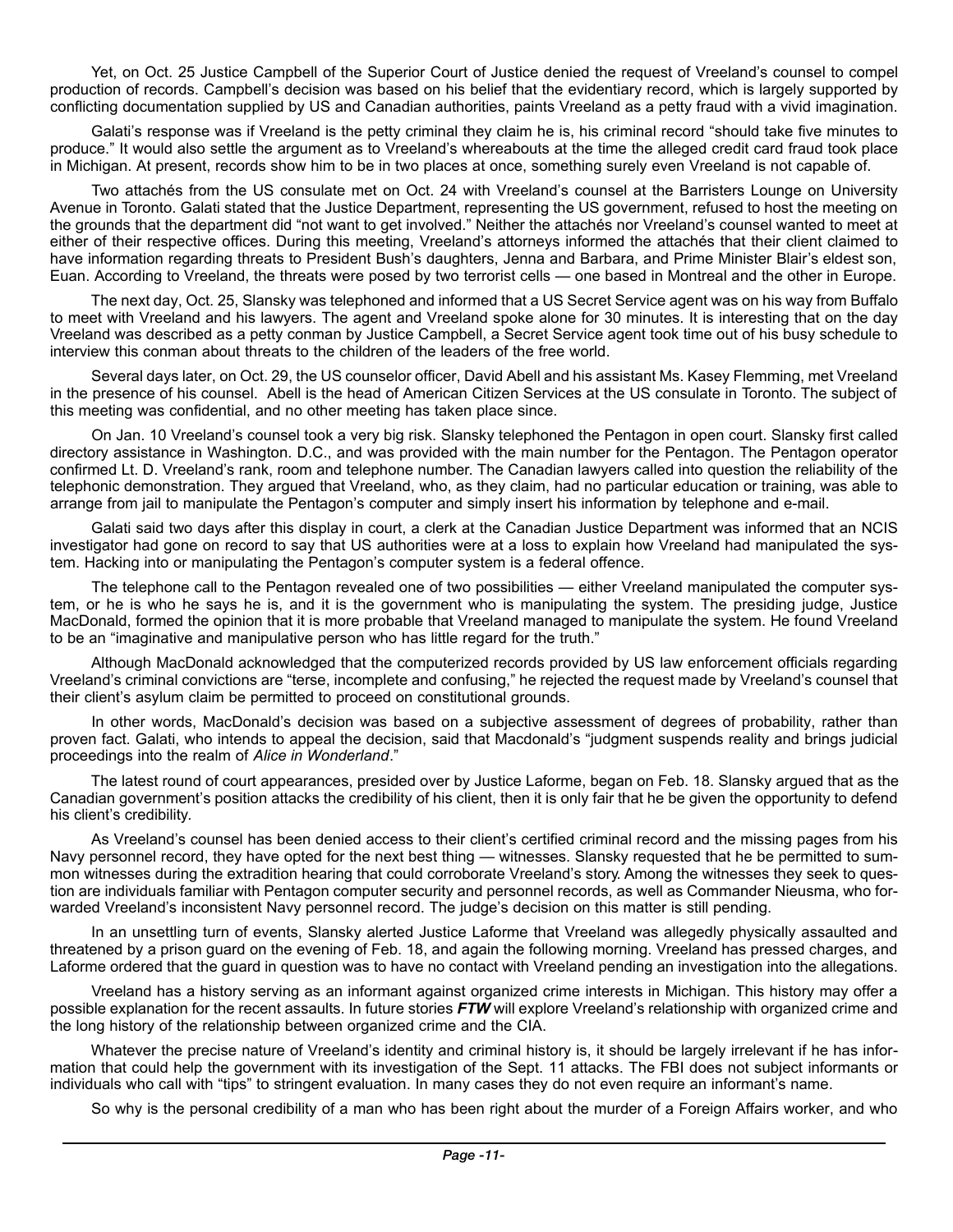had foreknowledge of the Sept. 11 attacks an issue? Mike Vreeland's story raises the question of why the US and Canada insist on ignoring such an obvious investigative lead. If no stone is to be left unturned, why is Vreeland's Rock of Gibraltar being left alone?

#### And You Thought The Government Was Really Doing Something About **Enron**!

## ENRON DAMAGE CONTROL BY DYNCORP – HARM ASSISTED AT HARVARD by

Catherine Austin Fitts – Former Assistant Secretary of Housing

[**ED. NOTE**: *On Feb. 1, the New York Times reported that HarvardWatch, an association of Harvard University students and Alumni had called for an investigation of one of their own in the Enron case. They did so with good and obvious reason.* 

*One man, Herbert S. "Pug" Winokur, who is a director of the Harvard Corporation and Harvard Management Company, seems to be at the center of everything. He was Chairman of Enron's finance committee. His investment firm, Capricorn Holdings, is a lead investor in DynCorp which manages, under contract, much of the financial data and other electronic records for the Securities and Exchange Commission (SEC), the Department of Defense (DoD), the Department of Justice (including the FBI), the Department of Housing and Urban Development (HUD), and other US government agencies. The SEC, the Justice Department, and the FBI are the agencies charged with investigating Enron. Both DoD and HUD had con tracts with Enron. What's more, Highfields Capital, an investment firm that manages large portions of the Harvard endow ment's \$19 billion portfolio, "profited by acquiring options last year betting that Enron's stock would fall," said the Times. As we have noted in at least six FTW stories since Sept. 11, the purchase of these "put" options is a surefire indicator of insider trading.*

*The obvious implication, noted by HarvardWatch, is that someone, knowing that Enron was going to crash, tipped off Highfields, which then made \$50-120 million in quick profits.*

*Wondering who DynCorp's auditor is? — It's Arthur Andersen, the document-shredding company. Still worse yet, while most activists are trumpeting the dog and pony show being given by Congress, the SEC, and the General Accounting Office (GAO), full of blustery rhetoric and convenient outrage, what the government and Congress are really doing is giving the bad guys all the time they need to destroy evidence, transfer assets, and hide the money.*

*One final point: Just two federal agencies — whose information systems are managed, in part, by DynCorp and who have sensitive audit contracts with Arthur Andersen, the Pentagon, and HUD — have "lost" more than \$3 trillion of your money since the fall of 1997. This, while anti-war activists are rightly concerned about a "mere" \$48 billion proposed increase in the Pentagon's next budget. Forty-eight billion is only 1.6% of the \$3 trillion that is missing! That money, once stolen from the government, had to be laundered someplace. Could it have moved through Enron Online, the largest money laundry in the history of man? Could it have moved through any of the 300-plus subsidiaries that Enron operated in the Cayman Islands? Is that why the Cayman Islands expressed willingness to cooperate with any request for cooperation from the US authorities at the same time that it stated that no one from the US, either from Congress or a regulatory agency, had bothered to even ask?*

*We may never know. Thanks to a Congress asleep at the wheel, all the records have been destroyed or transferred along with the key employees whose brains contain the essential knowledge — to the Union Bank of Switzerland (UBS), which successfully purchased the remnants of Enron at a bankruptcy sale. If there's one thing we know for certain, it's that Swiss bakers never kiss and tell.*

*Former Assistant Secretary of Housing and Wall Street Banker Catherine Austin Fitts has moved into the street for a showdown. She's not fooled for a second and she's calling the real culprits out in the street for a fight. – MCR*]

*—————————— FTW* – Feb. 11, 2002 — "*The earth is not dying. It is being killed, and the people killing it have names and addresses*." — Utah Phillips

In congressional testimony on Feb. 7, Herbert S. "Pug" Winokur, Chairman of the Enron Finance Committee, gave an opening statement that he had been "misled" by Enron management, Enron's auditor, Arthur Andersen, and Enron's counsel, Vinson & Elkins. Every trucker and teacher in my West Tennessee home of Hickory Valley knows that Mr. Winokur's whining is yah-yah.

We are paying \$150,000 a year to our Congressman and two Senators to help Winokur and his pals steal from us. Congress is stalling for time. While Winokur and his pals dish out "yah-yah," their colleagues shred documents, transfer assets, and stolen cash gets tucked away.

As the Assistant Secretary of Housing in the first Bush Administration, I cleaned up the Iran-Contra financial fraud known as the S&L crisis and the HUD scandal. That was another very expensive stink engineered between Houston and Wall Street banks, just like Enron. Later as the head of my own private investment bank, I helped clean up the major thefts perpetrated by the Bank of Credit and Commerce International, or BCCI. With many years experience dealing with high-stakes-stealing, rest assured you can trust your intuition — Congress and the Department of Justice have taken the art of cover up and providing "air cover" for white collar criminals to new heights of mendacity. Did your congressional representatives and attorney general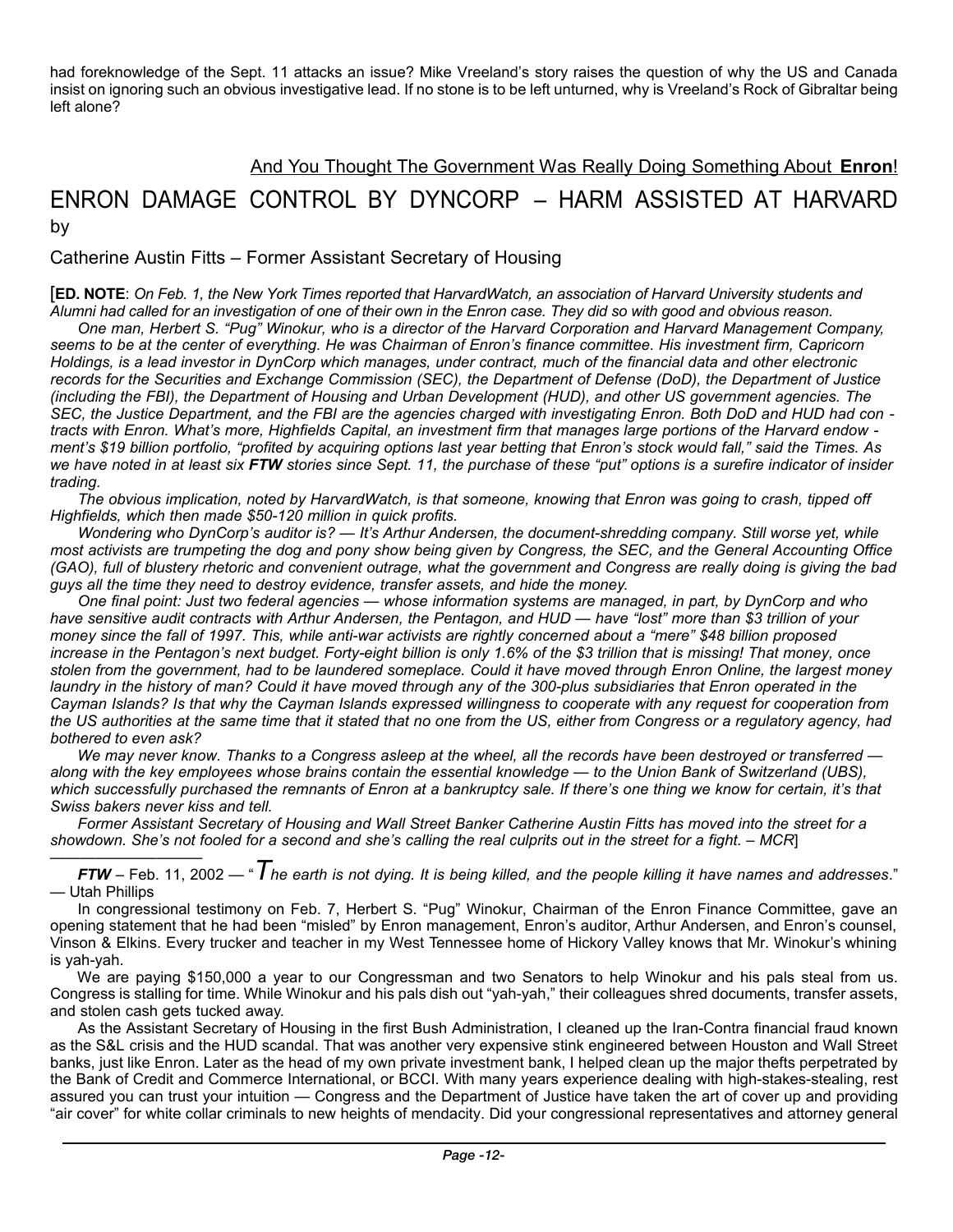press for seizures of records and cash for the last few months while the Enron money was getting away? No siree!

While Winokur was spinning his yah-yah, the Wall Street law firms of Sullivan & Cromwell and Covington & Burling were quietly closing the transfer of the Enron Online trading operation to UBS, one of the largest Swiss banks. And as Winokur's whining distracted us on C-SPAN, Wall Street got safely away with the family jewels and dirty laundry.

Not a word did we hear on Feb. 7 about getting back cash or holding up any transfers to the secrecy of a Swiss bank until we are sure we have the investigatory control necessary to protect our interests. Everyone here in Tennessee knows the statement, "Possession is 99% of the law." The real deal is that the Swiss now have possession. That this happened without a whimper from Congress begs the question: Why?

Us folks here in West Tennessee are busy. As I drive all over the country, folks say the same thing wherever I go — "We are pressed for time." Somebody has to do the real work while our leaders are preoccupied with stealing our money and keeping us in the dark. We have more important things to do than to spend hours listening to yah-yah constructed by a team of fancy lawyers whose core competency is lying for money. To buy groceries and health care insurance, we need cash. That takes a lot of time if you do it with *honest* work. To help my fellow citizens hold Winokur and our representatives accountable, I drafted a list of follow up questions for Mr. Winokur. I have sent them to him at his last posted e-mail address. As I finished the questions, an e-mail came in from Michael Bartell, Chief Information Officer of the SEC. He was responding to an inquiry I made regarding DynCorp's management of the SEC's sensitive information systems. Winokur's firm, Capricorn Investments, is the lead investor in DynCorp, and he is on the DynCorp board. Winokur's involvement in DynCorp, as well as his leadership of the largest private endowment investor in the country, the Harvard Endowment, is integral to his role in the Enron affair and his ability to ensure that no Congressman dare cross him and his pals.

Below are copies of the SEC's letter to me, my response to the SEC, and my questions for Winokur.

My prayer is that these materials will be useful to you in exercising your responsibility as a citizen, or as a shareholder or constituent in any of the organizations and companies in which Winokur has power and influence to manage resources on your behalf. The students at Harvard already have.

Now it's your turn. Do your duty.

Catherine Austin Fitts Solari Feb. 9, 2002 catherine@solari.com — <http://www.solari.com>

HERBERT S. (PUG) WINOKUR, CHAIRMAN OF ENRON FINANCE and DYNCORP COMPENSATION COMMITTEES, and MEMBER, HARVARD CORPORATION AND HARVARD MANAGEMENT

Chairman Capricorn Holdings 30 East Elm Street Greenwich, Connecticut 06830 – web site[: http://www.capricornholdings.com](http://www.capricornholdings.com)

CORRESPONDENCE WITH THE SEC RE: DYNCORP AND THEIR AUDITOR, ARTHUR ANDERSEN

Ms. Catherine Austin Fitts Via email: catherine@solari.com

Dear Ms. Fitts,

Thank you for your electronic mail message on January 14, 2001 to our Office of the Inspector General. The message was forwarded to me for response. I appreciate your bringing the DynCorp Inc. article in Insight magazine to our attention.

We have had discussions with senior DynCorp officials and understand that the alleged activities noted in the Insight article were thoroughly investigated by both DynCorp and the Department of the Army, and appropriate action has been taken. In addition, the DynCorp organization that provides the SEC with IT infrastructure support is a completely separate organization (Information & Enterprise Technology subsidiary) from the organization referenced in the article, and none of the personnel assigned to the SEC have had any involvement with the referenced contract.

Again, I appreciate your concern and bringing the article to our attention.

Sincerely, Michael Bartell CIO Securities and Exchange Commission ———————————-

February 8, 2002

Mr. Bartell: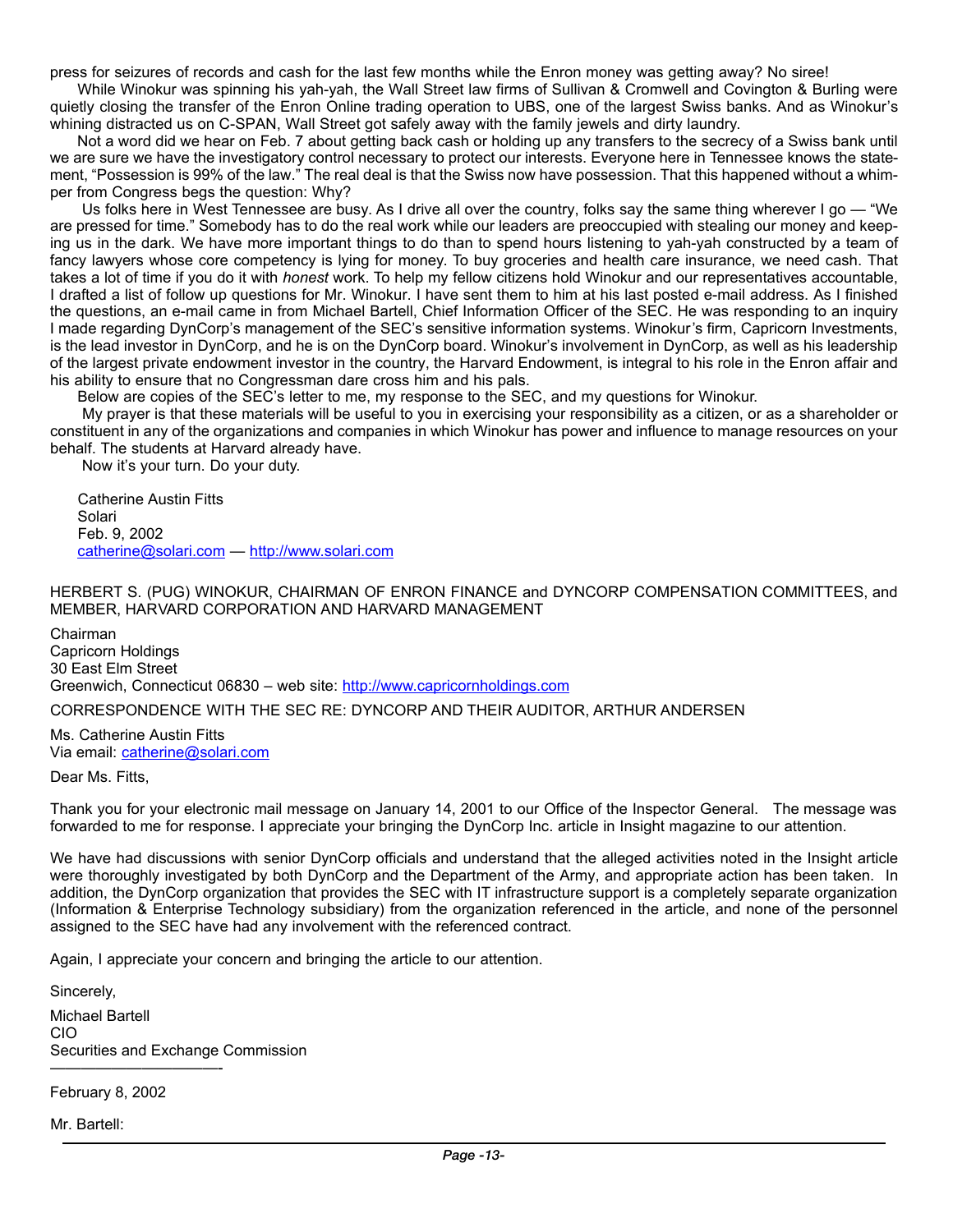Thank you very much for your response.

DynCorp's lead investor is Herbert S. Winokur's company, Capricorn Holdings. Mr. Winokur is the former Chairman of DynCorp and currently sits on their board as does his partner, Dudley Mecum. He is currently the chair of DynCorp's compensation committee. That is the person who leads the process to determine how much all the senior management gets paid — both salary and stock options. DynCorp's most recent proxy lists their auditor as Arthur Andersen.

Mr. Winokur is also the chair of the Finance Committee of Enron. This is the person on the board who is most responsible for the board in ensuring that the company's finances are managed on a sound and prudent basis commensurate with optimizing shareholder's value. Mr. Winokur testified before Congress today on behalf of a special committee of the Enron board. He indicated that he and his fellow board members had been misled by Enron's management, Enron's auditor, Arthur Andersen, and their outside general counsel, Vinson & Elkins.

Under these circumstances, I would like your official position on the internal control issues related to:

1. DynCorp's management of SEC and Department of Justice computer systems used by the enforcement teams currently investigating criminal and civil allegations regarding fraud and obstruction of justice by Enron, Enron's board (including Mr. Winokur) and Arthur Andersen, including their admission of document shredding.

2. Use by the SEC of any information systems contractors that have Arthur Andersen as an auditor or critical joint venture partner or subcontractor and the internal control implications to the SEC of doing so.

3. Accessibility through your website of the SEC contract budget so that investors can understand the potential for conflicts of interest created by government outsourcing critical information systems (and access to internal knowledge) to companies whose investors benefit from changes in SEC policies.

I would also like to know what contracts Arthur Andersen has with the SEC and whether or not — given their admission of document destruction and Mr. Winokur's testimony regarding their lying to board members — you plan to continue to use such a company? My understanding is that most government contracts permit an immediate cancellation for convenience.

Thank you very much for your response and attention to this matter. I believe it goes to the heart of the SEC mission of ensuring the transparency of financial information that is an essential prerequisite for free markets. For the SEC to do that it must have the ability to protect its own privacy and the integrity of its information and information systems and its own financial reporting and management.

Good housekeeping starts at home.

Very Truly Yours,

Catherine Austin Fitts — Solari Former Assistant Secretary of Housing, First Bush Administration.

REPORT TO SOLARI ACTION NETWORK

February 8, 2002

———————————

Questions for:

Mr. Herbert S. "Pug" Winokur Chairman, Finance Committee, Enron in response to his Congressional testimony today:

Mr. Winokur:

Today in testimony you said that the Enron bankruptcy was a result of Enron management, their auditor Arthur Andersen and outside general counsel Vinson Elkins misleading you and the other directors and not doing their job properly.

Can you explain:

1. Why your company DynCorp uses Arthur Andersen as it auditor? I am assuming that you as a lead investor and member of the DynCorp board would not jeopardize your investment and shareholder's investment by retaining an auditor who had misled you and a board in a manner that would lead to such a collapse?

2. Why as a member of Harvard Corporation's board would you have less foresight than your largest money manager Highfields Capital as well as your fellow board members who had the foresight to make substantial profits from selling or shorting Enron stock while you and your board members were in this state of "unaware" you so well described? How is it that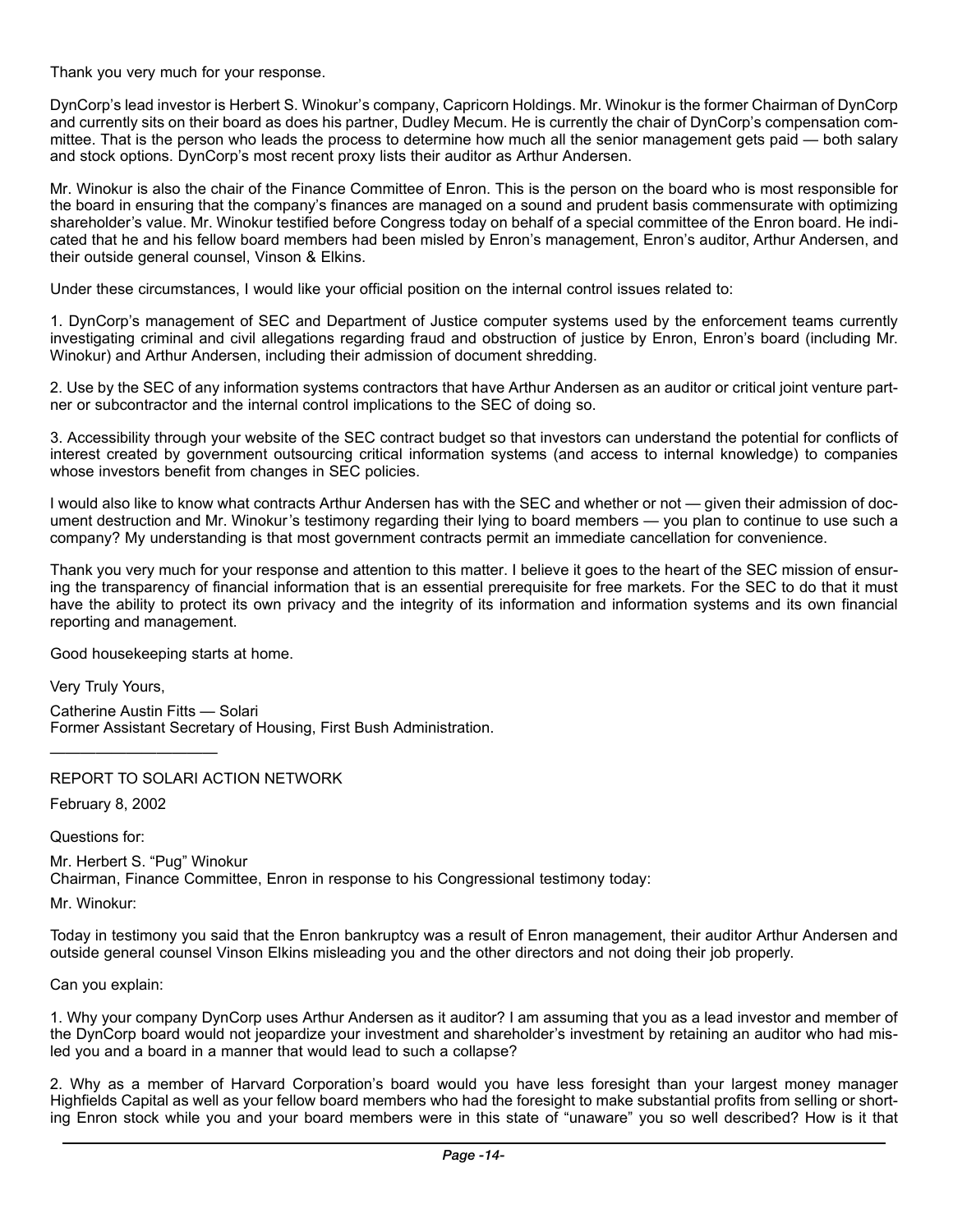Highfields had access to this information and you did not?

3. As a member of Harvard Corporation's board and a GP of Capricorn Holding's partnerships, are you taking the appropriate action to have Vinson & Elkins and Arthur Andersen removed from any relationship or work for any of the investments of these entities? Under the laws governing your responsibilities, what is the liability to you and your fellow fiduciaries of permitting these firms to continue if — as you say — they are responsible for causing the biggest bankruptcy in history and doing so by helping management mislead their own board?

4. Is the timing of the Powers report of the Enron board special committee and your testimony — after Arthur Andersen and Enron documents have been shredded and Enron Online (with all the large mysterious trading with Citigroup, JP Morgan-Chase, UBS, Deutschebank and the other large banks active with Enron in the offshore derivative and gold markets) already transferred — more than coincidental?

5. Given the performance of Enron's auditor Arthur Andersen, do you believe that the federal government should continue to outsource large amounts of its most sensitive information systems, procurement and accounting and payments systems and/or advisory work (related to same) to Arthur Andersen? What about other auditors who have participated in significant restatements of earnings and who have significant relationships with companies that can benefit from access to sensitive government information or trading on inside information?

6. Do you believe that it is a conflict of interest for your company, DynCorp, to manage many of the information systems for the people working on criminal and civil investigations (Department of Justice, SEC and FBI) of you and your colleague's role in Enron fraud and shredding of documents/obstruction of justice as well as fraud and obstruction of justice by Enron's auditor Arthur Andersen and attorneys Vinson & Elkins?

7. Would you care to comment on why the Department of Housing and Urban Development (HUD) and Department of Defense (DOD) and some of the other federal agencies for which your company DynCorp manages highly sensitive information systems are reported to be missing so much money; over \$3 trillion since fall of 1997? Do you have any idea where that money is or if it was laundered out of the country into offshore accounts? As a highly experienced financial fiduciary with intimate knowledge of the federal information systems as the former Chairman and current board member of DynCorp, perhaps you could illuminate for us some of the ways that this much money could be fraudulently moved out of the bank accounts held by the NY Fed and its members as depository and trustee for the US Treasury and federal agencies and moved off shore through thousands of off shore subsidiaries and special purpose entities?

8. In light of the fact that the federal government is paying millions to have private contractors manage their accounting and information systems, yet those systems never seem to work, would you care to comment as to whether outsourcing our government's financial systems to private contractors whose investors profit from the same or other companies selling goods and services to these same agencies makes sense?

9. As chairman of the Enron finance committee and a member of the executive committee are you responsible to ensure that the board hires and retains management, auditors and attorneys who do not mislead the board or others? If that is not your responsibility, whose responsibility is it?

10. Under the standards of sound fiduciary management, you, as board member and chair of the Enron Finance Committee, are responsible to ensure that the company's finances are properly managed. If you are someone who is so easily misled by management, attorneys and auditors do you consider yourself competent to serve on any boards of directors of organizations with large financial and resource responsibilities? Based on the results to shareholders, creditors and taxpayers, do you draw any connection between the performance of Enron or government agencies such as DoD and HUD losing billions of other people's money and your performance as board member or contractor?

10. Do you believe that Enron should continue to serve as a government contractor when its management, auditors and lawyers are people who you believe would mislead their own board?

Dear Pug:

I have posted the following questions to the Solari Action Network as a suggested follow up to your Congressional testimony.

<sup>————————————-</sup> E-MAIL TO MR. WINOKUR

To: bgrizle@capricornholdings.com

From: catherine@solari.com

On: February 8, 2002 8:08pm EST